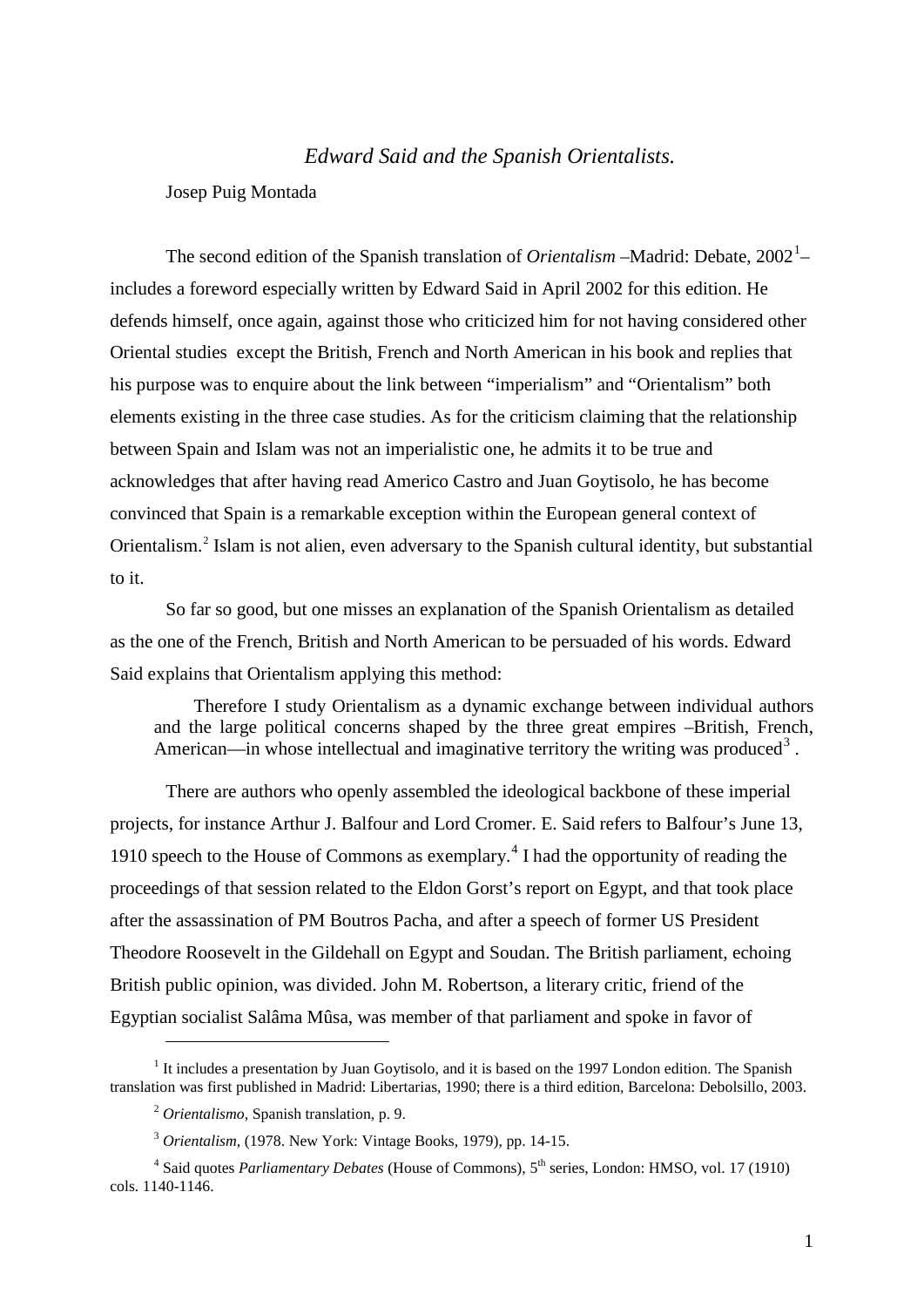Egyptian self-government in spite of sharing the view that Egyptians still needed to be prepared for it. And Arthur J. Balfour was not the most extreme representative of Colonialist thinking; a member of the House called H. Craik went so far as to recommend not to give elementary education to the Egyptians, claiming that they are "a race of which religion is the very centre of its life" and suggested using religion as a means of regeneration.<sup>[5](#page-1-0)</sup> Balfour defended the British colonization as civilization in the interest of Europe, not only of the British Empire.

Lord Cromer was a British administrator in Egypt for many years, and the Consul-General, "proconsul", from 1883 to 1907. He wrote a book, *Modern Egypt,* about his long experience<sup>[6](#page-1-1)</sup> and E. Said picks from it a series of derogatory terms with which Cromer described Orientals: They are not accurate, they cannot reason, they contradict themselves, they are given to "fulsome flattery", they are "lethargic and suspicious", etc. But Said does not mention that Cromer considered Syrians as "really civilized",<sup>[7](#page-1-2)</sup> let us remind that Said's family was Christian and Syrian.

Said believes that men like Balfour and Cromer could say what they said because Orientalism had provided and was providing them with "a vocabulary, imagery, rhetoric, and figures with which to say it".<sup>[8](#page-1-3)</sup> Nevertheless, Said could have referred to another book by Lord Cromer, namely *Ancient and Modern Imperialism*[9](#page-1-4) and maybe he had discovered that Orientalists were not the only ones to provide Imperialists with words and concepts. Cromer devoted the book to the Classical Association, of which he was a president. He saw Roman Imperialism as a model to follow and explained the success of the Romans for various reasons.

The Romans only had, for the most part, to deal with tribes. It was Christianity and its offshoot, Islam, that created nations and introduced the religious element into politics [10](#page-1-5) .

Cromer remarked that Romans failed completely with Jews whose religion is "unassimilative". Other reasons for the success were that color of the skin did not bar Romans the way to intermarriage, and that language was not a barrier because the dominated peoples

<span id="page-1-0"></span><sup>5</sup> *Parliamentary Debates*, col. 1125.

<span id="page-1-1"></span><sup>6</sup> Evelyn Baring, Earl of Cromer: *Modern Egypt*, London: Macmillan, 1908. 2 vols.

<span id="page-1-2"></span><sup>7</sup> Cromer, *Modern Egypt,* vol. 2, p. 218.

<span id="page-1-3"></span><sup>8</sup> Said, *Orientalism*, p. 41.

<span id="page-1-4"></span><sup>9</sup> *Ancient and Modern Imperialism*, London: Murray, 1909, 2nd.1910

<span id="page-1-5"></span><sup>10</sup> Cromer, *Imperialism*, p. 91.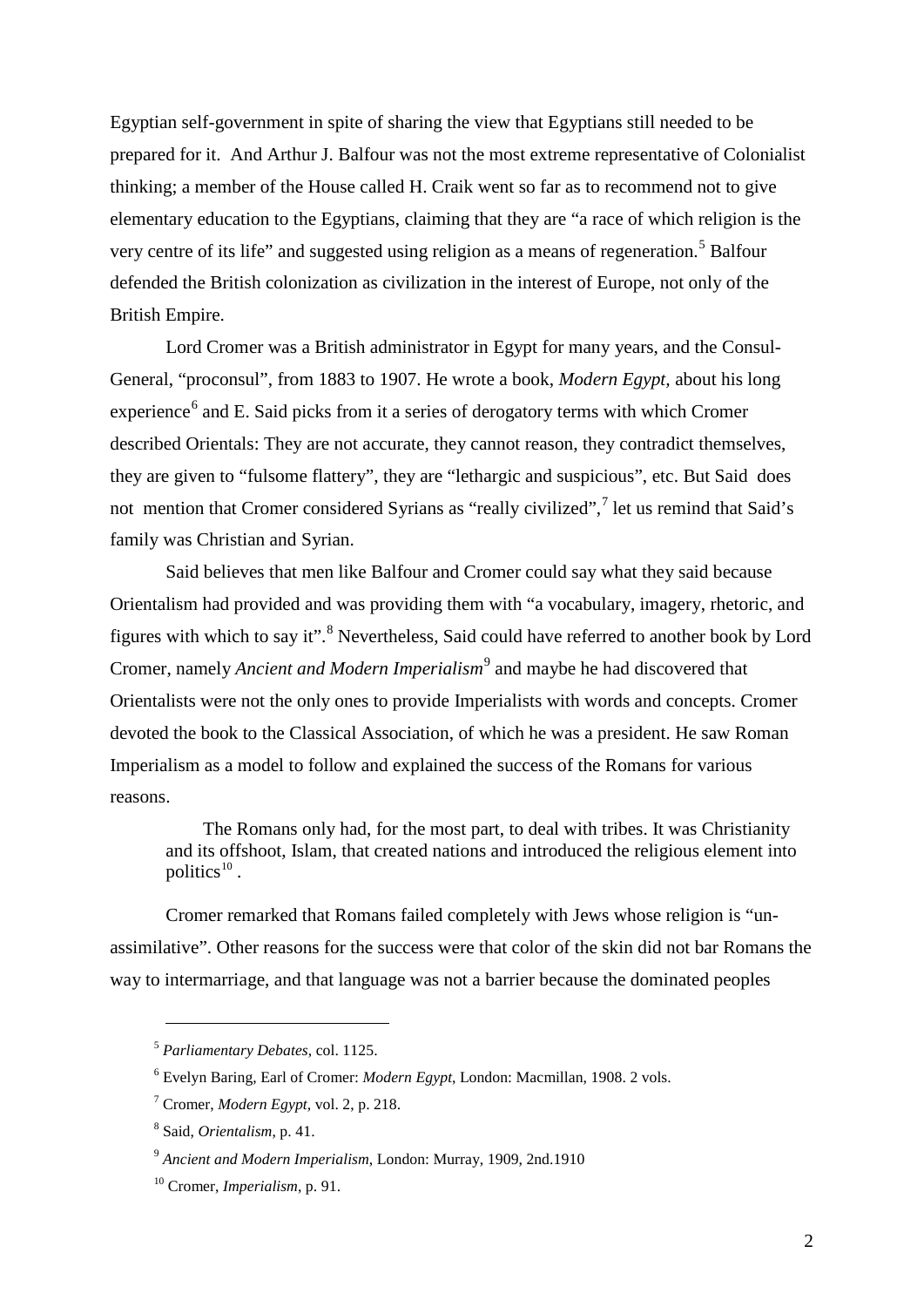eagerly embraced Latin. By contrast, modern imperialism has to deal "with national sentiments which often cluster round the idea that the extrusion of the vernacular language should be stoutly resisted".<sup>[11](#page-2-0)</sup> Mastering the language of the imperialist did not mean any integration, it could even turn into a weapon against him.

Cromer admitted that both, Roman and modern imperialism aspired to civilize their subjects and to keep hold over them. On the second purpose he made the distinction between British Imperialism and the others. The "leading Imperialist of the world", i.e., the Briton, is an idealist man, who strives to attain two ideals which can be "mutually destructive": good government and self-government.<sup>[12](#page-2-1)</sup>

Since historians have studied these personalities who often combine political leadership and doctrinal creativity, this is not Said's most original contribution. There are also artists, literates and travelers, such as Richard Burton,<sup>[13](#page-2-2)</sup> Gustave Flaubert, Gérard de Nerval, F-R. Chateaubriand, and even philosophers --Said pays attention to Karl Marx-- interested in the mythical Orient. They often reflected scholarly views.

Said's originality resides in his interpretation of the work of scholars properly known as Orientalists, such as A.I. Silvestre de Sacy and Ernest Renan, and of the partial work of Edward W. Lane, i.e. those who founded the discipline in the XIX century. He saw, for instance, that Burton, Flaubert and de Nerval read and cited Lane's *Manners and Customs of the Modern* Egyptians and looked for the innermost force of the text. Said was very impressed by the analytical work of Michel Foucault and emphasized the power of discourse described by Foucault "as an organized and recognizable manner of intentionally transmitting information or knowledge from one person to another".<sup>[14](#page-2-3)</sup>

According to Said, Silvestre de Sacy believed that everything could be made clear and reasonable, and coherent with his philosophy, "he put before the profession an entire systematic body of texts, a pedagogic practice, a scholarly tradition, and an important link between Oriental scholarship and public policy" (p. 124). He displayed an organized material, and he had previously made the selection.

<sup>11</sup> *Imperialism*, p. 102.

<sup>12</sup> *Imperialism*, p. 118.

<span id="page-2-2"></span><span id="page-2-1"></span><span id="page-2-0"></span><sup>13</sup> Richard D. Burton, *Personal Narrative of a Pilgrimage to al-Madinah and Meccah*, London: Tylston and Edwards, 1893. Reprint New York: Dover, 1964.

<span id="page-2-3"></span><sup>&</sup>lt;sup>14</sup> Cf. his pages on Foucault in *Beginnings. Intention and Method* (New York: Columbia UP, 1985), pp. 283-315.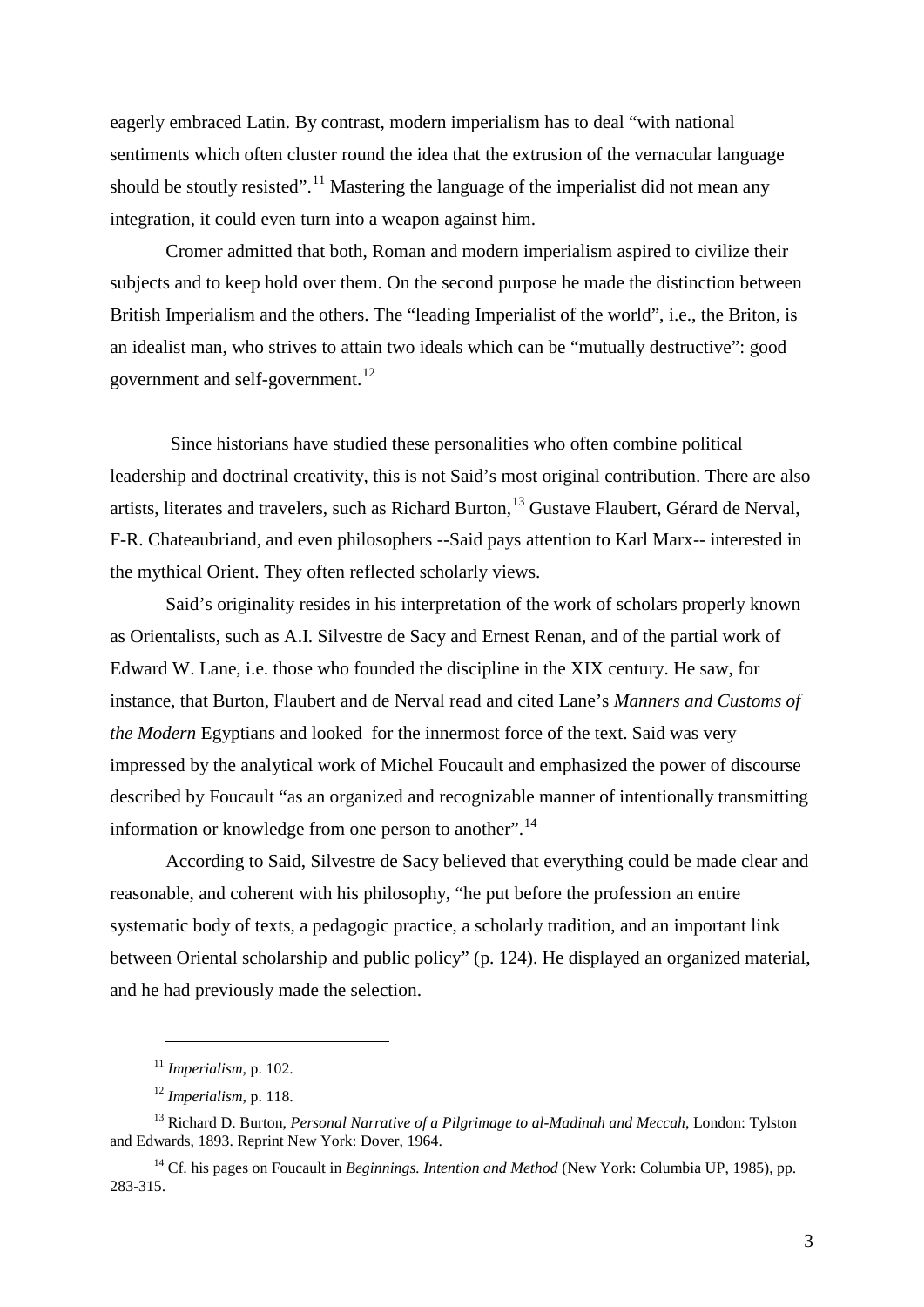De Sacy's *Chrestomathie arabe*<sup>[15](#page-3-0)</sup> is presented as a masterpiece of manipulative work. Said asserts that De Sacy's anthologies "submerge and cover the censorship of the Orient exercised by the Orientalists" (p. 129). They did not reveal why and how the texts were chosen, although there was a pedagogical purpose. Anthologies were a subjective representation of the Orient but the readers overlooked this fact, and took them as an objective representation.

Silvestre de Sacy drew attention to the purpose of his collection: to introduce the various genres of Arabic writing to the students of the *École royale et spéciale des langues orientales vivantes*. His anthology puts together historical fragments, in particular of al-Maqrîzî; sociological, of Ibn Khaldûn; and poetry of different ages or geography, such as al-Qazwînî. Most of the authors should be considered first ranking figures of the Arabic literature while others are minor figures, for instance, the jurist 'Abd al-Qâdir Zayn ad-Dîn al- $H$ anbal $\hat{i}al$ *-Jazîrî* (fl. 960/1553) whose fragment deals with the issue whether drinking coffee is licit or not.<sup>[16](#page-3-1)</sup> Edward Said claims that De Sacy's selection misrepresents the Orient, or said in another way, they represent a cliched image of the Orient. Said makes de Sacy's works and in particular his *Chrestomathie* responsible for first creating the distorted image of the Orient we inherited. And then Said has Ernest Renan follow him.

Said describes Renan as a "dynamical force" that transformed the work of De Sacy into a set of reference texts. According to Said, Renan arrived at Orientalism from philology and Renan described philology as a comparative, exclusively modern, discipline and defined philology as the exact science of the mental realities,<sup>[17](#page-3-2)</sup> like mathematics is the exact science of natural realities.

Philology led Renan toward the discovery of the Semitic world. Said advocates a daring thesis, namely, that the Semitistic science was, for Renan, a substitute for his lost Christian faith. Renan concentrated his efforts in *creating* a Semitic world, in which the words would reveal man its secrets. This sounds very positive, but Said immediately shows the negative aspect: Despite the Semitic phenomenon being continuous throughout history, the Semitic languages cannot regenerate themselves. Renan opposed organic to inorganic languages and Said interprets him in this way:

<span id="page-3-0"></span><sup>15</sup> *Extraits de divers écrivains arabes tant en prose qu'en vers, avec une traduction française et des notes*. 3 vols. 1806, 1826, 1827. Reprint Osnabrück: Biblio Verlag, 1973.

<sup>16</sup> Brockelmann, GAL, G II, p. 325; S II, p. 447.

<span id="page-3-2"></span><span id="page-3-1"></span><sup>&</sup>lt;sup>17</sup> Ernest Renan, *L'avenir de la science. Pensées de 1848*. 4<sup>th</sup> edition, Paris: Calmann-Lévy, 1890, quoted by Said, pp. 132-133.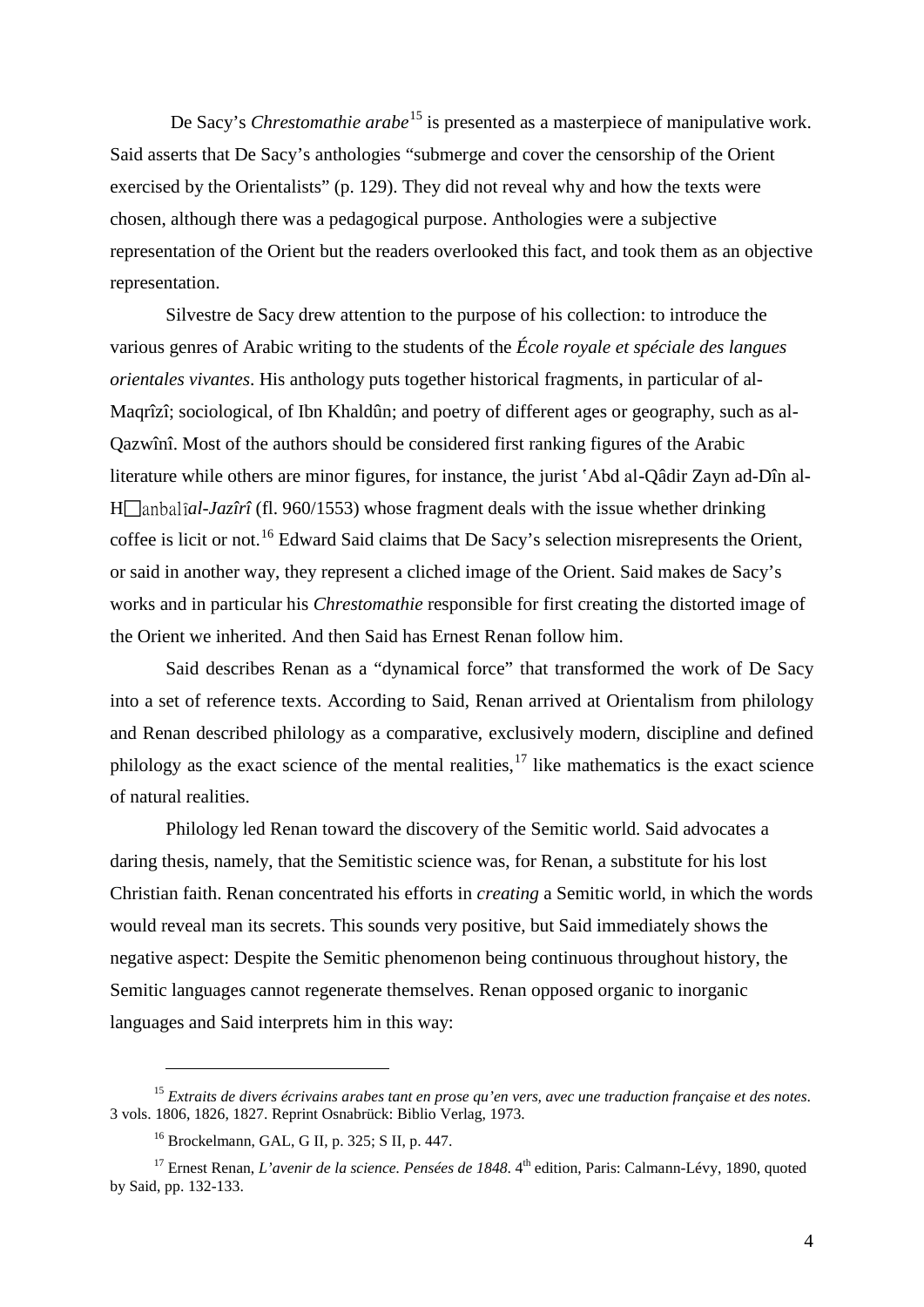On the one hand there is the organic, biologically generative process represented by Indo-European, while on the other there is an inorganic, essentially un-regenerative process, ossified into Semitic (p. 143).

Said points out the contradiction, the paradox between seeing languages as some form of life and then qualifying the Semitic languages as inorganic, arrested. For Said, Renan "as people so unlike each other as Matthew Arnold, Oscar Wilde, James Frazer" (p. 145) constructed a reality existent only in his philological laboratory which was a "sign of imperial power".

The objection may be raised that *Orientalism* deals with many other authors and that the section that has generated the hottest discussion is not that about De Sacy and Renan, but the one about North American scholars in recent times, in chapter IV.<sup>[18](#page-4-0)</sup> Said ends traditional Orientalism with Louis Massignon (1883-1962) and H.A.R. Gibb and begins contemporary Orientalism where the "experts" often replace the old fashioned scholars. Said fiercely attacks old scholars such as Gustave von Grunebaum and Bernard Lewis as well as new "experts", such as Monroe Berger, <sup>[19](#page-4-1)</sup> Gil Carl Alroy, <sup>[20](#page-4-2)</sup> and Raphael Patai.<sup>[21](#page-4-3)</sup> Would have Said lived long enough to see the amount of expert literature after September  $11<sup>th</sup>$ , he would have much more material for reflection.

To the objection, I would answer that Said is most original in his project of unveiling the ideological, political components of an apparently sterile, objective science and that the beginnings of this science reflect, at its best, this masqueraded situation. Therefore, we may take De Sacy and Renan as the sources for our enquiry about the Spanish Orientalists.

### **Spanish Arabists**

-

In 1970, James T. Monroe wrote the first monograph on them<sup>[22](#page-4-4)</sup> and in 1973 M. Manzanares de Cirre published a book on the Spanish Arabists.<sup>[23](#page-4-5)</sup> Although Monroe outlines the influence of Krausism in their development, and Manzanares, of the Romantic movement, both scholars were not concerned with the colonial implications of the Spanish Orientalism.

<span id="page-4-3"></span><span id="page-4-2"></span><span id="page-4-1"></span><span id="page-4-0"></span><sup>18</sup> See for instance Martin Kramer, *Ivory Towers on Sand. The Failure of Middle Eastern Studies in America.* The Washington Institute for Near East Policy, 2001.

<sup>19</sup> *The Arab World Today*, New York: Doubleday Anchor, 1964.

<sup>20</sup> "Do the Arabs want peace?" in *Commentary*, 57 (February 1974), pp. 56-61.

<sup>21</sup> *The Arab Mind*, New York: Scribner, 1973

<span id="page-4-4"></span><sup>22</sup> *Islam and the Arabs in Spanish Scholarship (Sixteenth Century to the Present)*. Leiden, 1970.

<span id="page-4-5"></span><sup>23</sup> *Arabistas españoles del XIX*. Madrid: Instituto Hispano-Árabe de Cultura, 1972.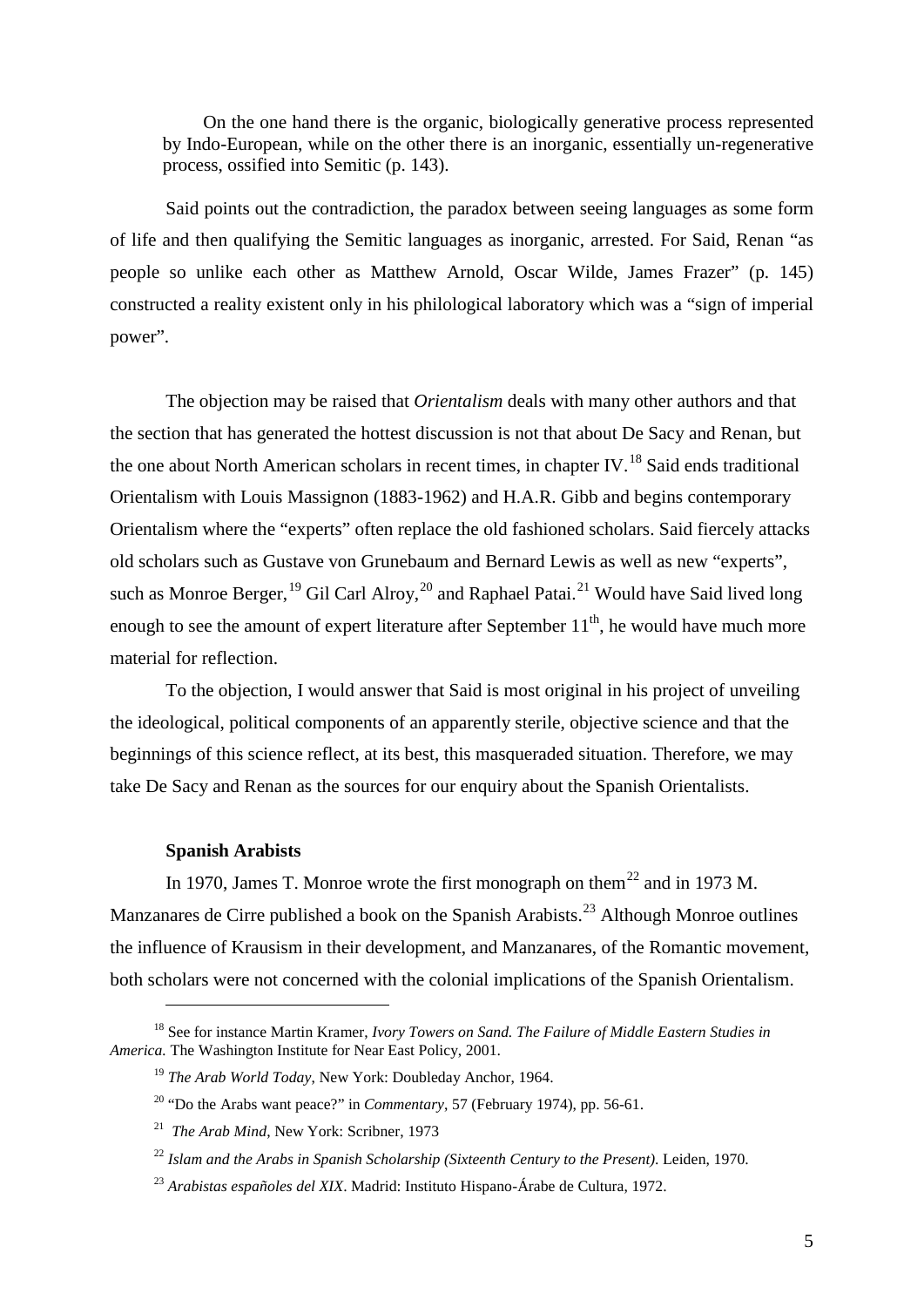On the contrary, Bernabé López García devoted his 1973 doctoral dissertation to the colonial ideology.<sup>[24](#page-5-0)</sup> Since then, quite a good number of articles and books have been published,<sup>[25](#page-5-1)</sup> one of the latest being a book by Aurora Rivière Gómez<sup>[26](#page-5-2)</sup> that pays attention to the ideology too.

López García renders homage to Gustave Dugat, who related the colonial movement to the development of the Orient as a matter of study.<sup>[27](#page-5-3)</sup> López García realizes that the Arabic studies in Spain developed during the re-instauration of the Bourbon dynasty in 1874, a period of "growing interest in the sciences and in the humanities", and formulates the thesis that the colonial occupation was also a decisive factor in the development of the Spanish Orientalism, although –he remarks—it was not the only one. But later, López García recognizes further limitations to the Spanish Orientalism: it is only Arabism; it focuses on the Islamic past of the Peninsula and soon was divorced from the political movement interested in Africa, *africanismo*.

When Spain eventually succeeded in establishing its authority over the northern region of Morocco, a few steps were taken to bring together colonialism and Arabism, such as the creation of the Instituto General Franco de Estudios e Investigaciones Hispano-árabes, in 1938.<sup>[28](#page-5-4)</sup> These institutions were short-lived because the Protectorate saw its end in 1956.

## **Pascual Gayangos**

-

In Pascual Gayangos, we find the Spanish instance of De Sacy's living legacy. Pascual Gayangos Arce was born in Seville on June 21, 1809 and died in London on October 4, 1897,<sup>[29](#page-5-5)</sup> he lived in the labyrinthine world of Spanish politics in the XIX century.

<span id="page-5-0"></span><sup>24</sup> *Contribución a la historia del arabismo español (1840-1917).* Orientalismo e ideología colonial a través de la obra de los arabistas españoles. Tesis doctoral, Universidad de Granada 1973. Abstract, Universidad de Granada, 1974.

<span id="page-5-2"></span><span id="page-5-1"></span><sup>25</sup> Among others, Víctor Morales Lezcano, *Africanismo y orientalismo español en el siglo XIX.* Madrid: UNED, 1988 and his annex as editor to *Awrâq* 11 (1990), same title.

<sup>26</sup> *Orientalismo y nacionalismo español*. Madrid: Universidad Carlos III y Editorial Dykinson, 2000.

<sup>27</sup> *Histoire des Orientalistes de l'Europe du XII au XIX siècle*, 2 vols. París, 1868-1870.

<span id="page-5-4"></span><span id="page-5-3"></span><sup>28</sup> Fernando Valderrama, "La acción cultural de España en Marruecos", in *Boletín de la Asociación Española de Orientalistas,* 42 (2005) 9-22.

<span id="page-5-5"></span><sup>29</sup> For his biography, see Pedro Roca, "Noticia de la vida y obras de Don Pascual Gayangos", *Revista de Archivos, Bibliotecas y Museos*, 3ª época, 1 (1897) 544-565; 2 (1898) 13-32, 70-82, 110-130, 562-568; 3 (1899) 101-106; the biography ends around 1841. Monroe, *Spanish Scholarship,* pp. 67-81. Manzanares de Cirre, *Arabistas españoles*, pp. 83-101. Joaquín Vallvé, *Catedráticos en la Academia, Académicos en la Universidad*  "El arabismo en la Universidad Complutense" (Madrid, 1995), pp. 99-106. J. Vallvé, "Pascual de Gayangos (1809-1897). A propósito del centenario de su muerte", *Boletín de la Real Academia de la Historia* 194 (1997) 461-488.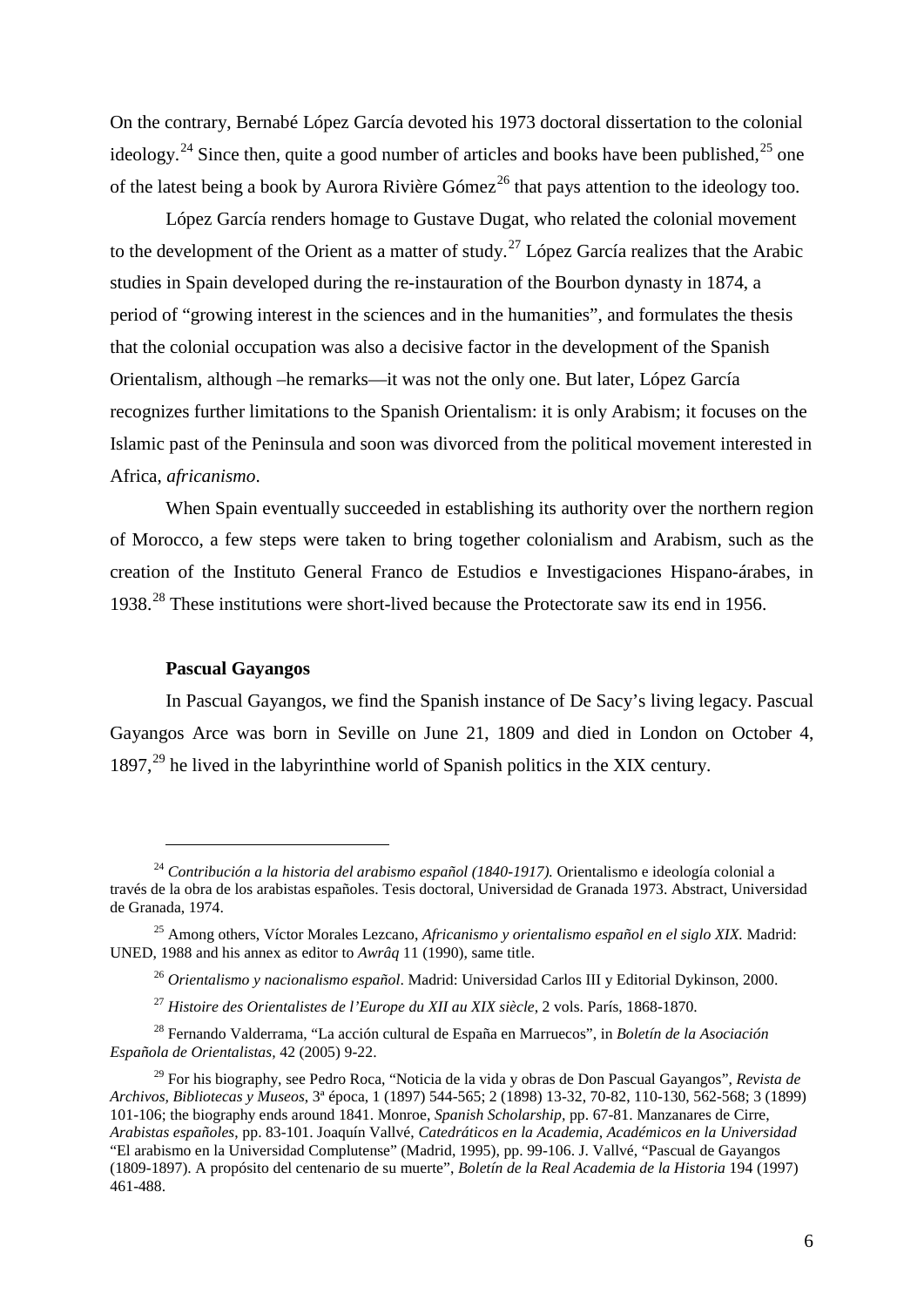When Gayangos was born, Spain was at war against Napoleon Bonaparte whose troops had occupied the country in 1808 and where he appointed his brother Joseph as a king but who was never accepted by the Spaniards except by a few *afrancesados*. In 1814 the legitimate king Fernando VII regained his throne thanks to the resistance of the population against the French occupation. Since 1814 Fernando ruled as an absolute monarch, but in 1820 he was forced to pledge allegiance to the constitution. The liberal experience lasted only for three years, because the intransigent European powers sent an expeditionary force lead by the duke of Angouleme in 1823 and this time, the foreign intervention did not face any resistance. Fernando VII enjoyed absolute power for the next ten years although he was now more cautious in his politics. His power was however reduced to the Iberian Peninsula and to the islands of Cuba and the Philippines: in 1825 the American colonies had fought and won their independence from Spain.

Fernando VII died on September 29, 1833, and his widow María Cristina assumed the regency of the kingdom because of the young age of the future queen Isabel II (born 1830). The civil war burst out under the pretext of the legitimacy of a male candidate Carlos María Isidro over the daughter of the last king and actually, as a reaction of conservative forces against the moderate liberalism of the regent. The *Carlista* war lasted until 1839, and the financial effort required selling real state belonging mostly to the church, the so called *desamortización*. The most famous *desamortización* was conducted by Mendizábal in 1834- 35.

Although the regent had removed the *Carlista* danger, she could not remove the danger exposed by an ambitious general, B. Espartero, who forced her to resign and to go into exile. Espartero was the self-appointed regent from 1840 to 1843 but he had to give up power, and Isabel II ascended to the throne in 1843, when she was 14 years old and declared major of age. Queen Isabel II often interfered in politics, she favored reactionary generals and statesmen, the Church and religious orders, and barred progressive forces from power; no wonder, her reign was infested with military insurrections, *pronunciamientos;* the revolt of 1854 enjoyed popular support and brought a progressive government to power. Despite of so intense agitation the state finances improved and the industrial revolution began.

In 1859, during the government of Leopoldo O'Donnell, Spain attacked Morocco and troops led by general Prim occupied Tetuan. The Sultan agreed to pay a heavy compensation and Spain withdraw from Tetuan and from the occupied territory. By no means this *guerra de Africa* can be seen as part of any colonial project; it was a way to divert public opinion from other issues and to create a feeling of patriotic fervor that overwhelmed left and right.

In 1868 Isabel II had lost the support of the rising capitalism too and when the generals J. Prim and F. Serrano, a former lover, revolted against her, she had to go into exile. Spain lived its short republican experience from 1873 to 1874. After Isabel II had abdicated (she died 1904), her son Alfonso XII (b. 1857) could rise to the throne in 1874 riding the wave of a *pronunciamiento*. With Alfonso XII the period of the *Restauración* began, in the first six years, the conservative party of Cánovas ruled the country, then the liberal party of Sagasta did it for another three years, and then the power went back to Cánovas.

Alfonso XII died in November 1885, his successor Alfonso XIII was born a few months later, in May 1886, and María Cristina, the widow and mother of Alfonso XIII, would be queen-regent until his majority of age in 1902. She had to face growing social unrest, the development of national movements in Catalonia and the Basque country, and eventually the lost of the last American colonies, Cuba, Puerto Rico and the Philippines in 1898. Gayangos had died the year before in London.

Gayangos's father was an Artillery officer who was sent to Mexico and who, after the Mexican independence in 1820, came back and settled in Madrid, where Pascual attended school. In 1822, his parents sent him to France, to the boarding school of Pont-le-Voy, close to Blois, where he studied until 1825; these three years correspond to the Liberal period of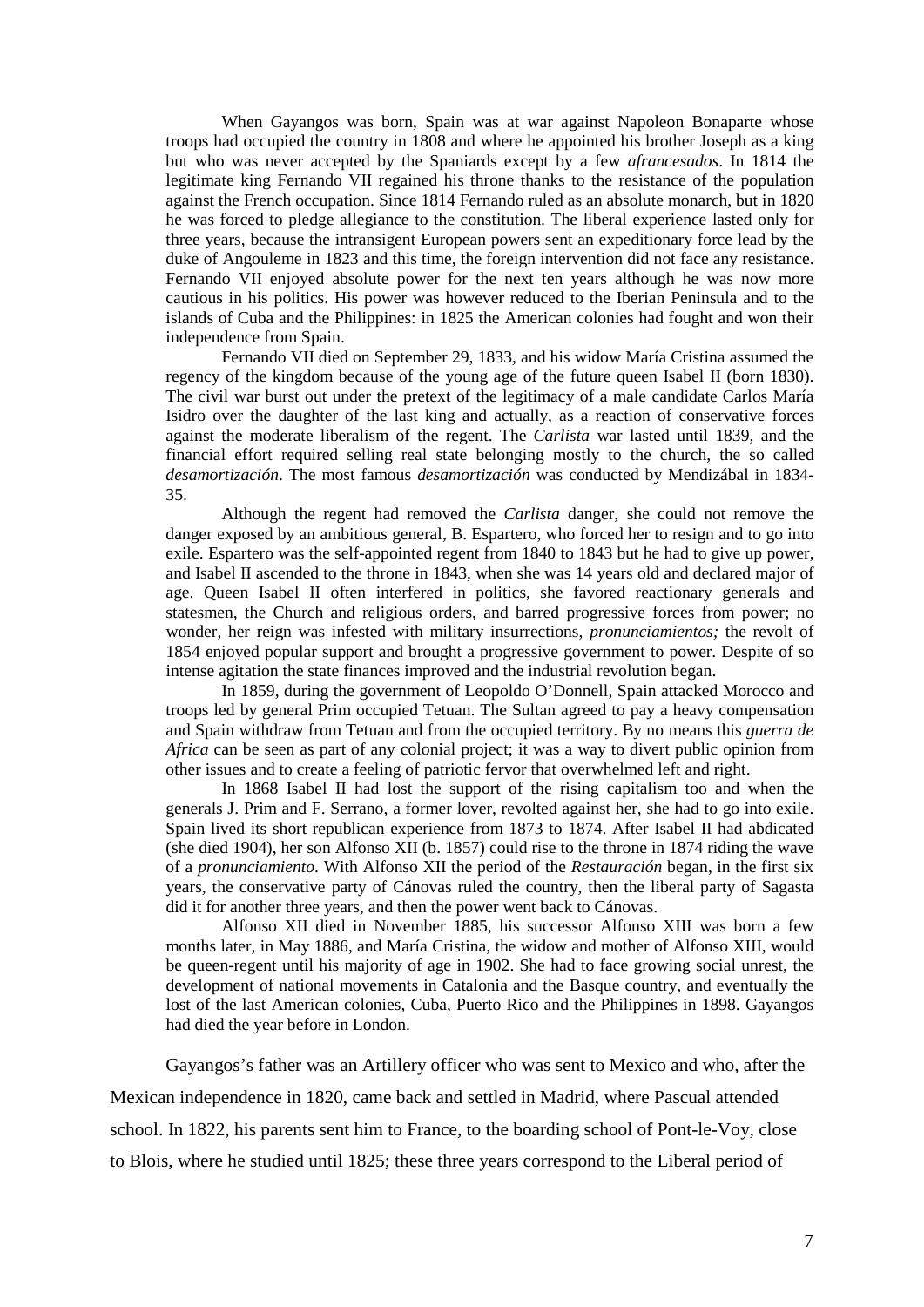Fernando VII. Afterwards, he was admitted to the École des Langues Orientales Vivantes in Paris and attended the courses of de Sacy for three years. Gayangos married Fanny Rebell, daughter of a British Liberal politician, in 1828 and they stayed in London for two years.

In 1825 the French troops restored the absolutist regime in Spain, but this was not an obstacle for Gayangos who returned to the country in 1830 and entered the civil service in Malaga taking advantage of his rights as an officer's son. Later, in 1833, he moved to Madrid as translator at the Ministry of Foreign Affairs,<sup>[30](#page-7-0)</sup> and was commissioned to "translate and summarize" the Arabic manuscripts extant at the Royal Library; he spent a year doing this and other works at the library.<sup>[31](#page-7-1)</sup> In fact, what he was seeking was the chair in Arabic Studies, and he spent some months in France and Britain in 1835 in preparation. Fernando VII had died in 1833 and these were the years of the queen-regent and of the first *Carlista* war that exhausted the financial resources of the country. Gayangos did not get the chair and spent the years 1837-1843 in London, doing research for the British Museum, writing for various projects and trading occasionally in ancient books. There he made the acquaintance of the Hispanist George Ticknor whose *History of Spanish Literature*<sup>[32](#page-7-2)</sup> Gayangos would translate into Spanish in 1851. In these years, Gayangos published the *History of the Mohammedan Dynasties in Spain*,<sup>[33](#page-7-3)</sup> a large translation, but not the entirety, of al-Maqqarî's (d. 1632) *Nafh* at F*T* at Besides, he introduced the Aljamiado literature to the international scholarship<sup>[34](#page-7-4)</sup> and translated the inscriptions on the walls of the Alhambra too:

*Plans, elevations, sections and details of the Alhambra from drawings taken on the spot in 1834 by the late M. Jules Goury and in 1834 and 1837 by Owen James archt. With a complete translation of the Arabic inscriptions and an historical notice of the Kings of Granada from the conquest of that city by the Arabs to the expulsion of the Moors by Mr. Pasqual de Gayangos* [35](#page-7-5) .

<span id="page-7-1"></span><span id="page-7-0"></span><sup>&</sup>lt;sup>30</sup> Mar Vilar García, "Pascual de Gavangos, traductor e intérprete de inglés y otras lenguas en el Ministerio de Estado (1833-1837)", *Boletín de la Biblioteca Menéndez Pelayo,* 73 (1997). 43-57.

<sup>31</sup> Roca, "Noticia", *RABM*, 1 (1897), p. 555.

<sup>&</sup>lt;sup>32</sup> New York and London, 1849, 3 vols. Gayangos's translation appeared 1851-1857.

<span id="page-7-3"></span><span id="page-7-2"></span><sup>33</sup> *by* Ahmed Ibn Mohammed Al-Makkarí; *translated from the Arabian text with critical notes by* Pascual de Gayangos. London: printed for the Oriental Translation Fund, 1840-1843, 2 vols. Reprint London; New York: Routledge Curzon, 2002.

Said should react with indignation because of the use of Mohammedan, see *Orientalism,* p. 66.

<span id="page-7-5"></span><span id="page-7-4"></span><sup>34</sup> "Language and Literature of the Moriscos", *British and Foreign Review*, vol. III, nº15, January 1839, pp. 63-95.

<sup>&</sup>lt;sup>35</sup> London: Vizetelly brothers, 1842.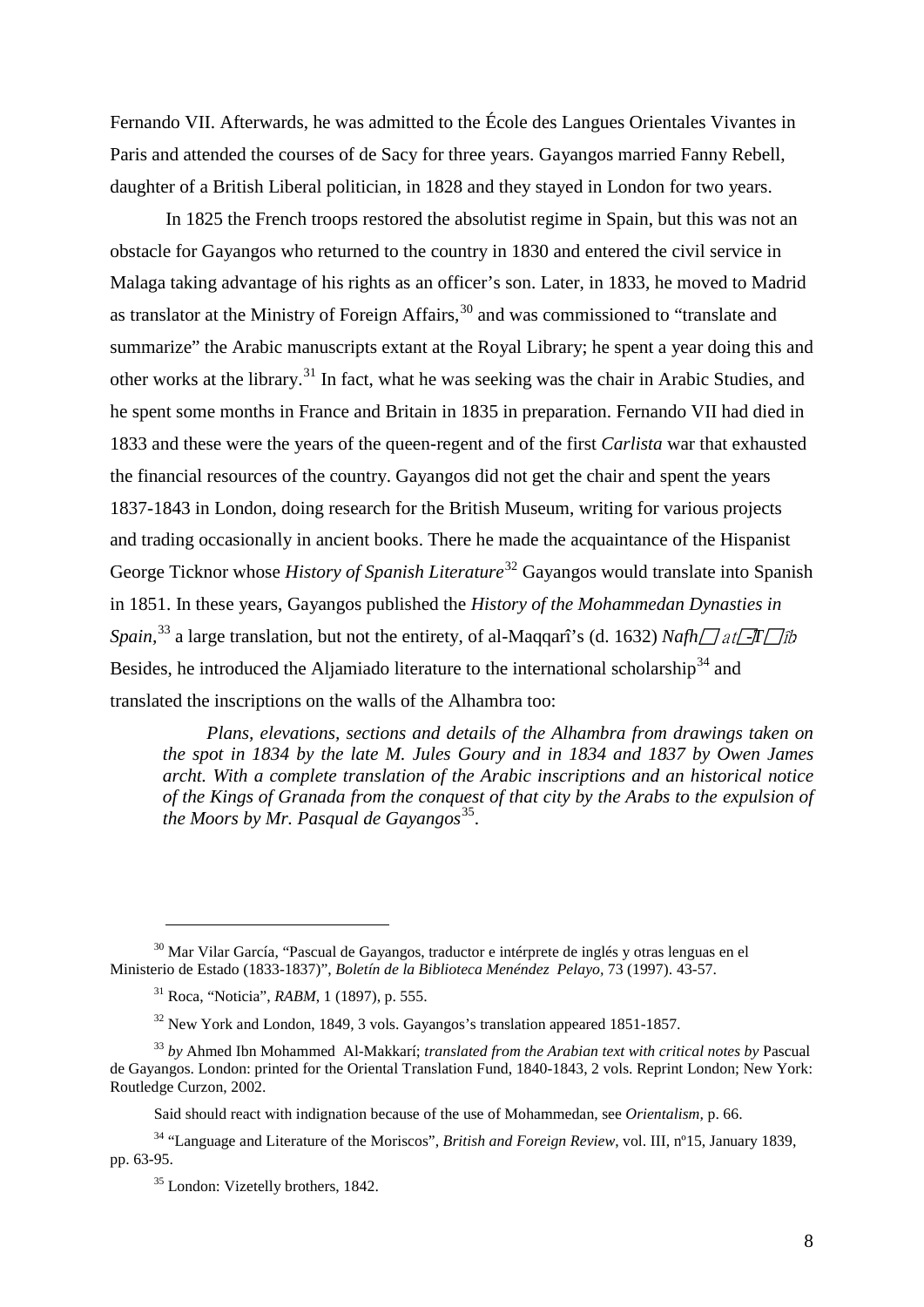Gayangos acknowledged the usefulness of the first translation of the inscriptions made by Alonso del Castillo in 1556. The "historical notice" is a history based on Arabic sources and consists of the standard narrative of wars and kings, what is benevolently called "political history". In any case, these three pieces of scholarship are representative of his interest in the history of Islamic Spain, although it was not an exclusive one because Gayangos also cultivated the study of Spanish literature and other fields such as the relations between England and Castile.

Gayangos always kept in touch with good friends in Madrid, those to the right and to the left, and he succeeded in being appointed Vice-Consul of Spain in Tunis (Real Orden of October 14, 1841).<sup>[36](#page-8-0)</sup> The appointment was signed by B. Espartero, the regent; the same man who two years later, in 1843, would have to give up the regency and make way for the new queen Isabel II. Gayangos did not go to Tunis to take the post, and his knowledge of Africa was limited to a visit of Tetuan, Larache and Tangier in October of 1848.<sup>[37](#page-8-1)</sup>

Gayangos came back to Spain in 1843 to become the first professor of Arabic at the University of Madrid, a post that he would hold until approximately 1869. He soon became a member of the Royal Academy of History, where he worked gathering sources for the history of Spain and helping to preserve art heritage. Since 1851, he coordinated and contributed to the edition of *Memorial Histórico Español*, and since 1857 he oversaw the committee in charge of publishing a *Colección de obras arábigas de geografía e historia*. To this *Colección*  he contributed a second volume; he edited the Arabic text of Ibn al-Qûtîya's chronicle of the Muslim conquest of the Peninsula, the translation of which was done by Julián Ribera.<sup>[38](#page-8-2)</sup>

In 1881, during the *Restauración*, and under the liberal administration of Sagasta, Gayangos was Director General of Public Education. He resigned after being elected senator from the province of Huelva for the years 1881-1882. He served also as senator for the Royal Academy of History in 1884-1885, 1886, 1891, 1893-1894 during the regency of María Cristina. [39](#page-8-3)

Gayangos sold part of his library to the Royal Academy of History in 1895; the Spanish National Library would purchase the rest after his death in 1897. Meanwhile,

<sup>36</sup> Roca "Noticia", *RABM*, 2 (1898), p. 112.

<span id="page-8-3"></span><span id="page-8-2"></span><span id="page-8-1"></span><span id="page-8-0"></span> $37$  Juan B. Vilar, "El viaje de Pascual de Gayangos a Marruecos en busca de manuscritos y libros árabes", *Boletín de la Biblioteca Menéndez Pelayo*, 73 (1997) 29-41.

<sup>38</sup> *Historia de la conquista de España de Abenalcoitía el Cordobés*. Madrid: Tip. Rev. Archivos, 1926.

<sup>39</sup> *Spanish Senate*, Library, call number: HIS-0190-03.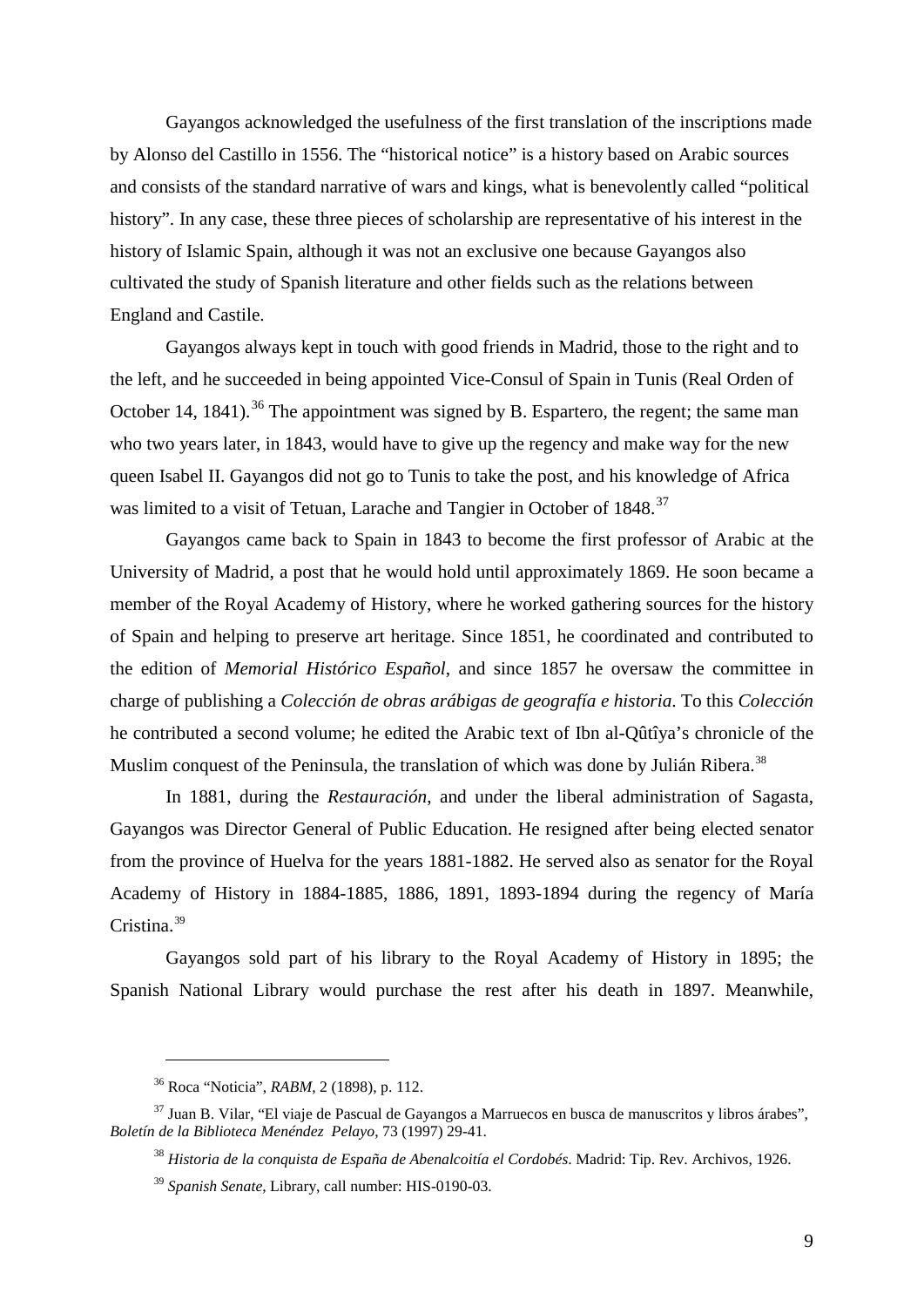Gayangos had moved to London, where he concentrated on another aspect of his scholarship: the Hispanic studies, contributing to their development in the English speaking world.<sup>[40](#page-9-0)</sup>

Gayangos's scholarship is not very different from that of his master De Sacy or from his colleagues on the Northern side of the Pyrenees, where he lived for many years and died. His method was positivist. It consisted of searching and locating sources, mainly written, but also archeological, and then of making them accessible either by editing or by translating them. Like De Sacy and many scholars, he did not really know the Orient; he had never lived there and he was not engaged in any activity related to the short-lived occupation of Tetuan. And like De Sacy, he translated political documents on the Orient; he did not write them.

Nevertheless, Gayangos worked for the British Library and for British institutions. He often published in English, and in London. Should we consider him an agent of the British Empire when he translated for Goury and Owens the Alhambra inscriptions or when we wrote entries for the *Westminster Review*, the *Edinburgh Review,* the *Penny Cyclopaedia* and other dictionaries? Maybe we need to revise the connection between Orientalism and Imperialism as established by Edward Said.

No scholarly activity can be isolated from its own personal and social context, and no scholar can prevent his research from being used and manipulated by the politically powerful, but to assert that every scholar and every academic activity serves a political purpose is not accurate. The European Orientalists were part of the contemporary enterprise of collecting any item of cultural value, all these manuscripts, statues or paintings that now fill the museums and libraries of the industrialized countries. However, the objective research of the Orientalists cannot be reduced to colonial service.

Edward Said lost sight of another fact. Scholarly activity tends to isolate itself and become alien to reality, creating its own world. Not only professors but entire departments of Oriental studies often deliver products that are of no use to politicians and that circulate only within academic circles, or do not last too long.

De Sacy and Gayangos wanted to disseminate knowledge, not only to collect knowledge. Knowledge is neither absolutely objective nor all-inclusive, but this circumstance does not make it worthless. The notices Gayangos that wrote matched the taste of his time and

<span id="page-9-0"></span><sup>40</sup> *Catalogue of the Manuscripts in the Spanish Language in the British Museum*, London, 1876-1893, 4 vols.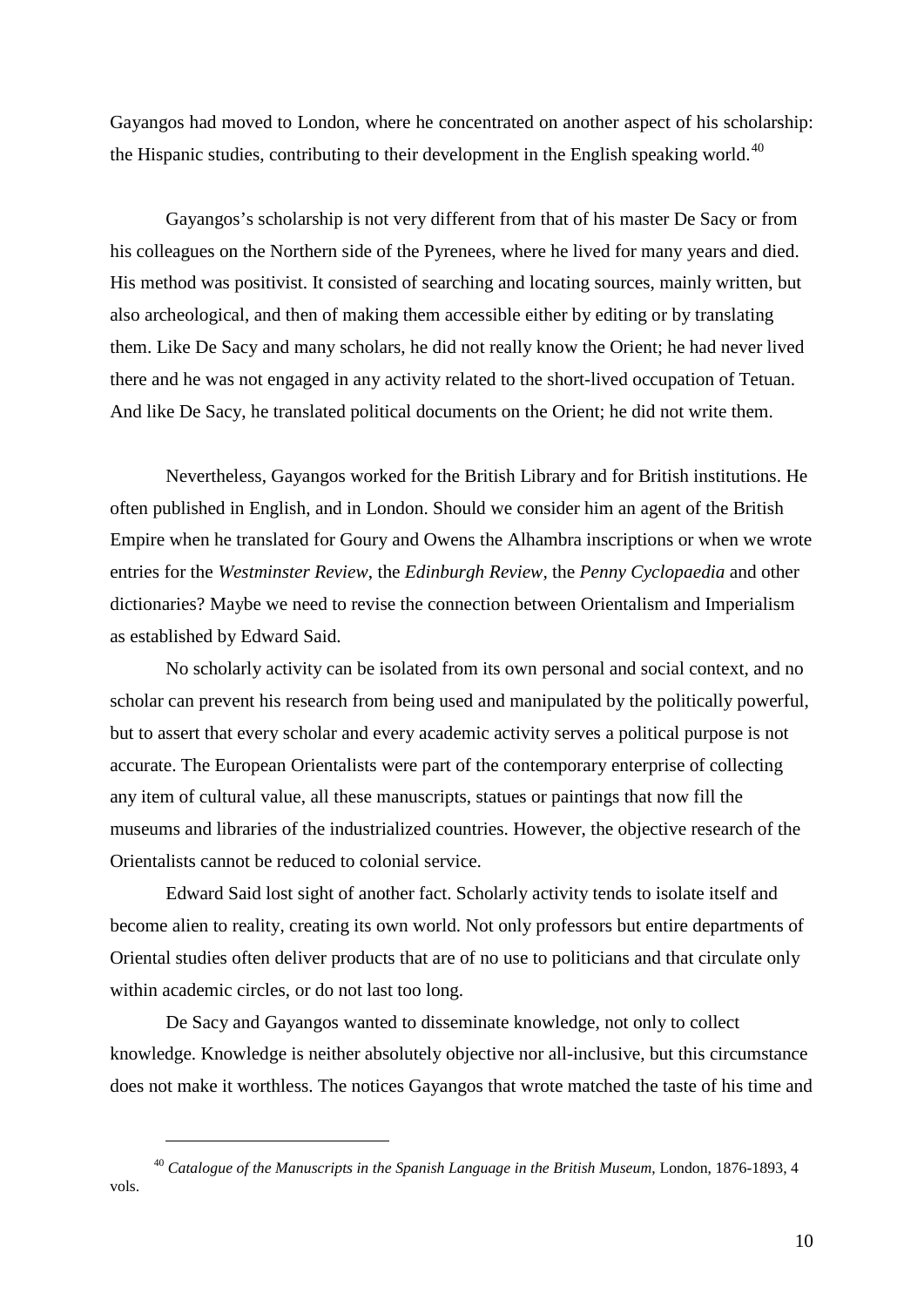they were faithful to the Arabic originals. If they reflected a scenario of violence, intrigues, it was because the Arabic chronicles supplied this information that covered some part of the real history. If they transmitted a negative image, it was not a fabrication of Gayangos and the Orientalists, since such a negative image also characterized chronicles of other civilizations.

De Sacy and Gayangos made knowledge available that could be used for other purposes, including political ones, and in opposing directions, but their Orientalism was often instrumental, and not an agent of any political "concern".

Gayangos deserves merit for having created the Spanish school of Orientalism, or to be more precise, the Spanish Arabism. One of his students Francisco Codera Zaidín (1836- 1917) [41](#page-10-0) succeeded him as the chair of Arabic in Madrid in 1874. Codera's disciple, Julián Ribera Tarragó (1858-1934) was not his successor in official terms, because Ribera came to Madrid in 1905 as professor of Hispano-Arabic Literature<sup>[42](#page-10-1)</sup> but both edited the Arabic sources of the Spanish history, *Bibliotheca Arabico-Hispana* (1882-1895).

Julián Ribera Tarragó did more than editing and translating Arabic texts. He was also a musicologist and studied the *Cantigas* composed by instruction of King Alphonse the Wise. His studies led him to affirm that Arabic melodies that Alfonso heard in his youth must have been the inspiration of the music of the *Cantigas.* [43](#page-10-2) He went further showing how Arabic music had influenced popular music in medieval Spain.<sup>[44](#page-10-3)</sup> Ribera was conscious of the contribution of the Arabic and Islamic past to the formation of Spain.

Among Gayangos's disciples Francisco Fernández González (1833-1917) was, perhaps, the most sensitive to the issue of the "national" component of the Arabist science. He

<span id="page-10-0"></span><sup>&</sup>lt;sup>41</sup> For the biographies of Codera, Ribera or Fernández, see the works of Monroe, Manzanares de Cirre, and Vallvé.

For Fernández, see also E. Martínez Tebar*, Estudio crítico biográfico de D. Francisco Fernández y González*, Madrid, 1908.

For Codera, see Francisco Codera y Zaidín, *Decadencia y desaparición de los almorávides en España*. Con una introducción titulada: M Jesús Viguera Molins: *Al-Ándalus prioritario: el positivismo de Francisco Codera*. Pamplona : Urgoiti, 2003. CXXXVII, 221 p.

<span id="page-10-1"></span><sup>42</sup> Vallvé –*Catedráticos*, p. 105 – calls attention to the fact that Gayangos as Director General of Public Instruction made a decision of great import for the history of the Spanish Arabism: He converted the chair of Hebrew at the University of Zaragoza into a chair of Arabic, and so Ribera became the first professor of Arabic in 1887.

<span id="page-10-2"></span><sup>43</sup> *La Música de Las Cantigas. Estudio Sobre su origen y naturaleza con reproducciones fotográficas del texto y transcripción moderna por* Julián Ribera de las RR. AA. Española y de la Historia, Madrid: Tipografía de la Revista de Archivos, 1922.

<span id="page-10-3"></span><sup>44</sup> *La música árabe y su influencia en la española*. Madrid, 1927. Revisión, prólogo y semblanza biográfica por Emilio García Gómez. Valencia: Pre-Textos, 2000.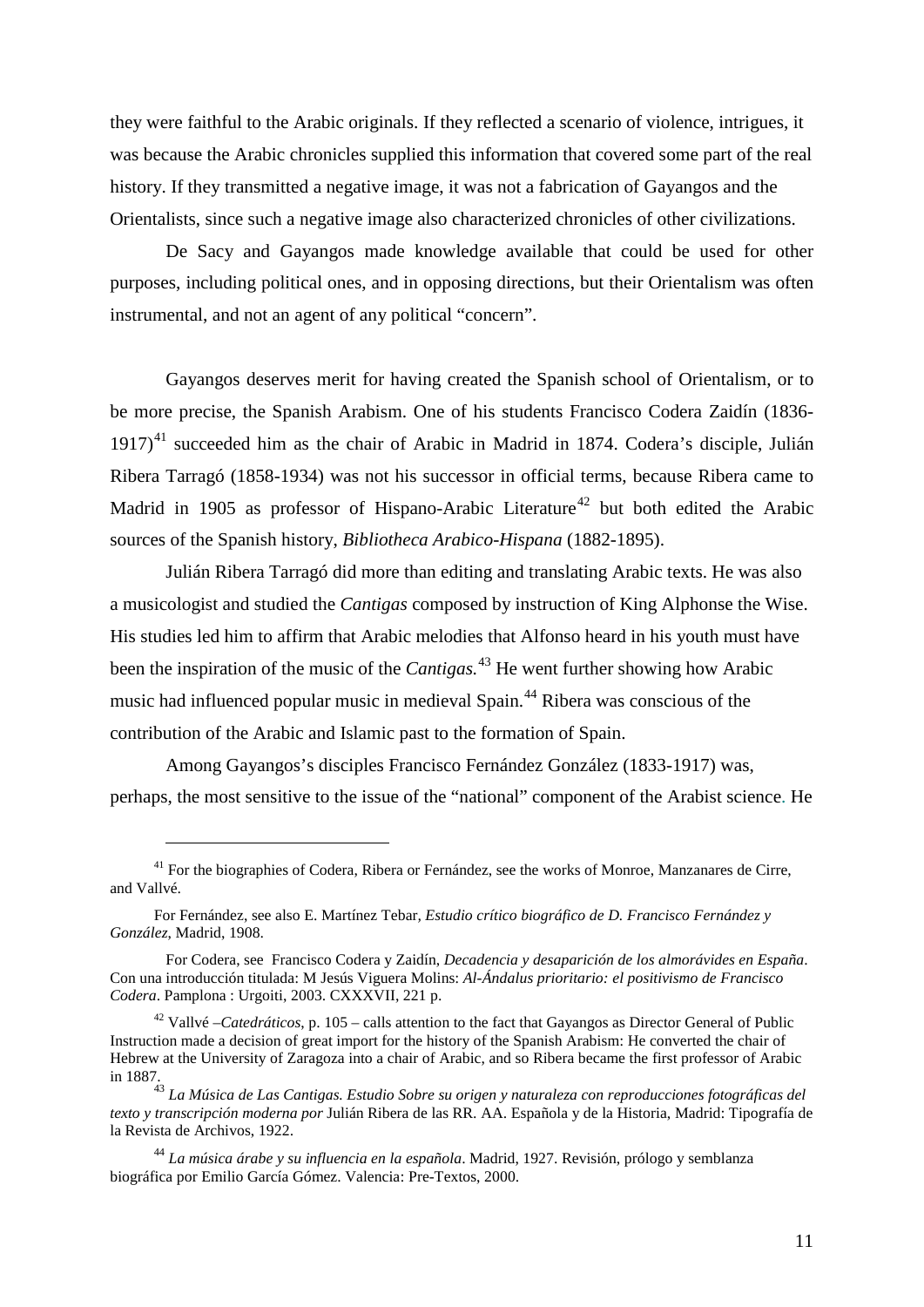was professor of Spanish Literature at the University of Granada (1856-1864) and Aesthetics at Madrid from 1864 until his retirement in 1903. In his articles, Fernández advocated for a positive attitude toward the glorious Islamic past of the country.<sup>[45](#page-11-0)</sup> Spain was once a country where other Europeans came to in search of science, and this golden age was the Arab domination of the Peninsula. Americo Castro and Juan Goytisolo have here a forerunner.

### **Miguel Asín Palacios**

If Gayangos could be considered a rigorous positivist, Miguel Asín Palacios reflects a very different tradition. Asín Palacios was born on July 5, 1871 in Zaragoza and died on August 12, 1944 in San Sebastián. [46](#page-11-1) He went to the Church Seminary in Zaragoza and was ordained in 1896. While studying in the seminary, he attended courses on Humanities at the state university where he made the acquaintance in 1891 of Julián Ribera, the first professor of Arabic there.

He grew interested in Islamic spirituality and in April of 1896 he defended his doctoral dissertation on al-Ghazâlî (d. 1111) at the Central University, i.e., Madrid. He was living on a meager priest stipend in Zaragoza until he obtained the chair of Arabic in Madrid in 1903, after the early retirement of Codera. Asín held this position until 1934 when he asked for and was transferred to a purely research one. The outbreak of the war (1936-1939) that brought Franco to dictatorial power took him in San Sebastián, where he stayed until the end of the war. Then he went back to his chair until his legal retirement in 1941. Besides his post as professor, he was also a member of three Royal Academies.

Asín had received a scholastic theological education, besides he found inspiration and guidance in the life and writings of Cardinals Newman (1801-1890) and Mercier (1851-  $1926$ <sup>[47](#page-11-2)</sup>. His life was that of a diocesan clergyman, devoted mainly to his research and some

<span id="page-11-0"></span> <sup>45</sup> "Plan de una biblioteca de autores arábigos españoles para servir a la Historia de la Literatura Arábiga en España", *Revista ibérica de ciencias, etc.* 1 (1861), pp. 54-58.

<span id="page-11-1"></span><sup>46</sup> Juan Zaragüeta Bengoechea, "Necrología del Excmo. Sr. D. Miguel Asín Palacios, Académico de número y Censor (Estudio bio-bibliográfico), Separata de *Anales de la Real Academia de Ciencias Morales y Políticas*, (1952), 44 pp. Emilio García Gómez, "Don Miguel Asín (1871-1944). Esquema de una biografía. Bibliografía de don Miguel Asín", *Al-Andalus* 9 (1944) 267-271. Henri Terrasse, "Miguel Asín Palacios", *Hesperis* (Rabat) 32 (1945). Monroe, *Spanish Scholarship*, pp. 174-195. Joaquín Lomba Fuentes, "Bibliografía de Don Miguel Asín Palacios", en *Endoxa*, UNED, Madrid, 6 (1996), pp. 109-133.

<span id="page-11-2"></span>José Valdivia Valor, *D. Miguel Asín Palacios. Mística cristiana y mística musulmana*. Madrid: Hiperión, 1991. Andrea Celli, *Figure della relazione: il Medioevo in Asin Palacios e nell'arabismo spagnolo*. Rome: Carocci, 2005.

<sup>47</sup> Celli, *Figure delle relazione*, pp. 100-103.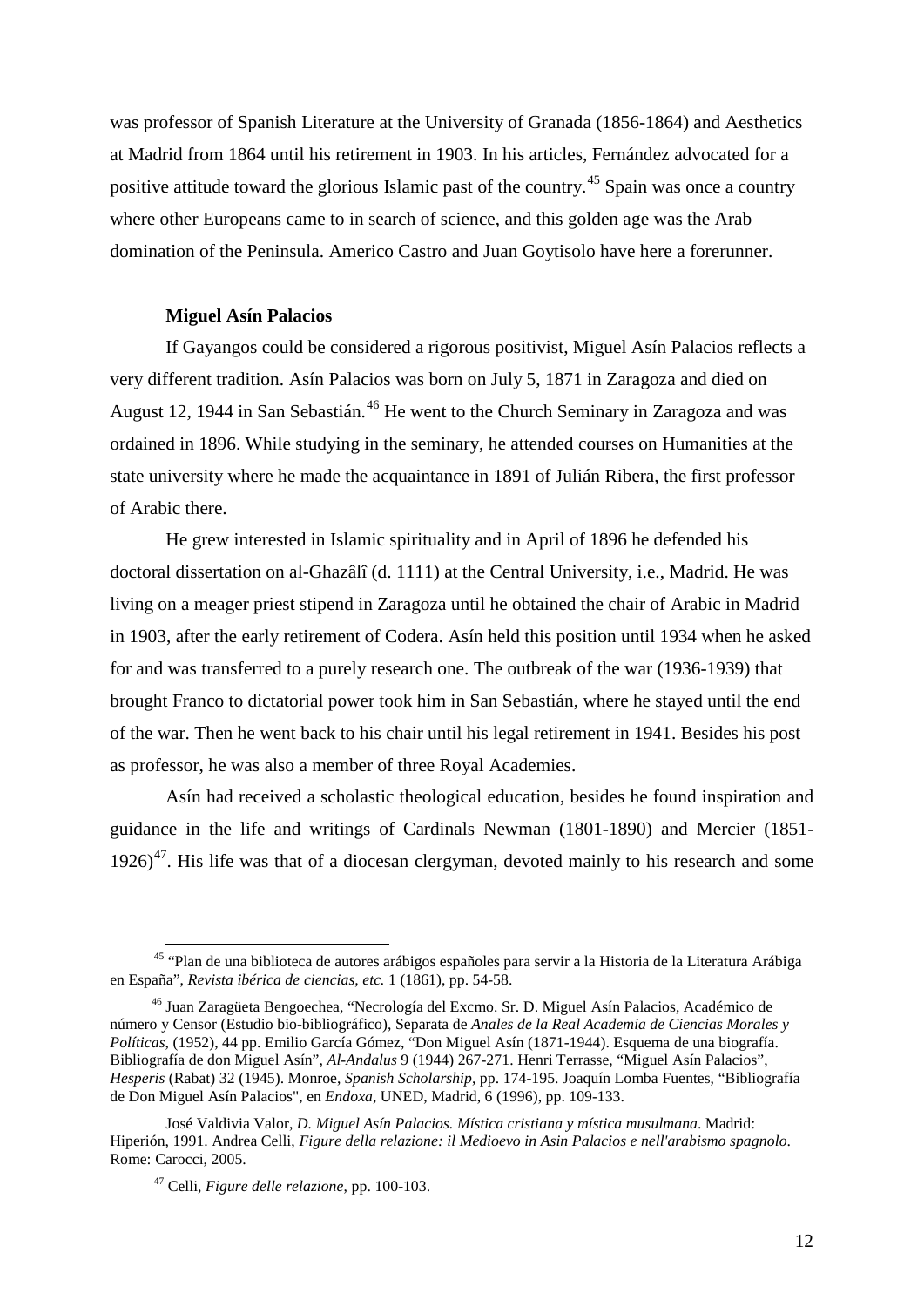teaching, which contrasted to the active one of Gayangos. But life in the country during this period was rather troubled.

Alfonso XIII was enthroned in 1902 following a military coup. The young king strived to "regenerate" the Spanish society after the defeat of 1898 against the US navy in Cuba and the Philippines. *Regeneration* was the slogan of the time: to regenerate the political system, to regenerate the administration, to regenerate the public finances, to regenerate the economy in general, and the country well needed it because it was as much underdeveloped as Morocco.

The scenario had changed in relationship to the former century: national movements in Catalonia and other parts arose; partisans of the republic reunited; unions organized labor. Alfonso XIII soon forgot his good intentions, and he heavily relied on the military that had brought him to power. Since the last American colonies were gone, new opportunities were needed to justify the disproportionate size of the army, and above all, of the officers' staff. The new opportunity was called Morocco, and its barren lands of the Riff.

The *guerra de Africa* of 1859 exacted 40.000 troops --many of them volunteered-- and lasted less than one year. The *guerra del Rif* would be different. In 1909 reservists were needed to reinforce the troops around Melilla and a revolt exploded in Barcelona where they were boarding the ships. The revolt was addressed not only against the government, but also against the Catholic Church –seen as a main supporter of the regime. Religious buildings were set afire. The occupation of the small, poor Northern region of Morocco would last until 1927, and it would be over only when France dispatched an army of half a million men to attack from the Southern part of Morocco. The occupation happened after the parliamentary regime was overthrown by General Primo de Rivera in September 1923. The new dictator considered himself a promoter of the *Regeneration* but soon changed his views concerning Morocco. His victory over Morocco, however, could not stop his fall, and in 1929 he went into exile. Two years later, in April 1931, Alfonso XIII abdicated and the II Republic was born. It existence would be short-lived, from 1931 to 1939 and was followed by the long, cruel dictatorship of Franco for almost 40 years.

Asín Palacios was not directly involved in the politics of the time, although he was no doubt a very conservative man. He lived in his ivory tower –calle San Vicente – which made possible his fructiferous scholarly production. Except for his trip to Algiers to attend the Orientalists Congress of 1905, he never visited the Arab world. There were chaplains with the Spanish troops in Morocco; one of them, for instance, Carlos Quirós Rodríguez (d. 1961), knew Arabic and did research on Averroes. Neither Asín nor Quirós were disturbed at all by the fact that they were fighting the same civilization they were studying. Anyway the colonial army would always rely on auxiliary forces of "friendly" natives, *moros amigos*, and thus the image of a Muslim enemy was blurry. And when Franco revolted against the Republic, over 75.000 Moroccan troops became essentially part of his army.<sup>[48](#page-12-0)</sup>

<span id="page-12-0"></span><sup>48</sup> Francisco Sánchez Ruano, *Islam y guerra civil española. Moros con Franco y con la República*. Madrid, 2004.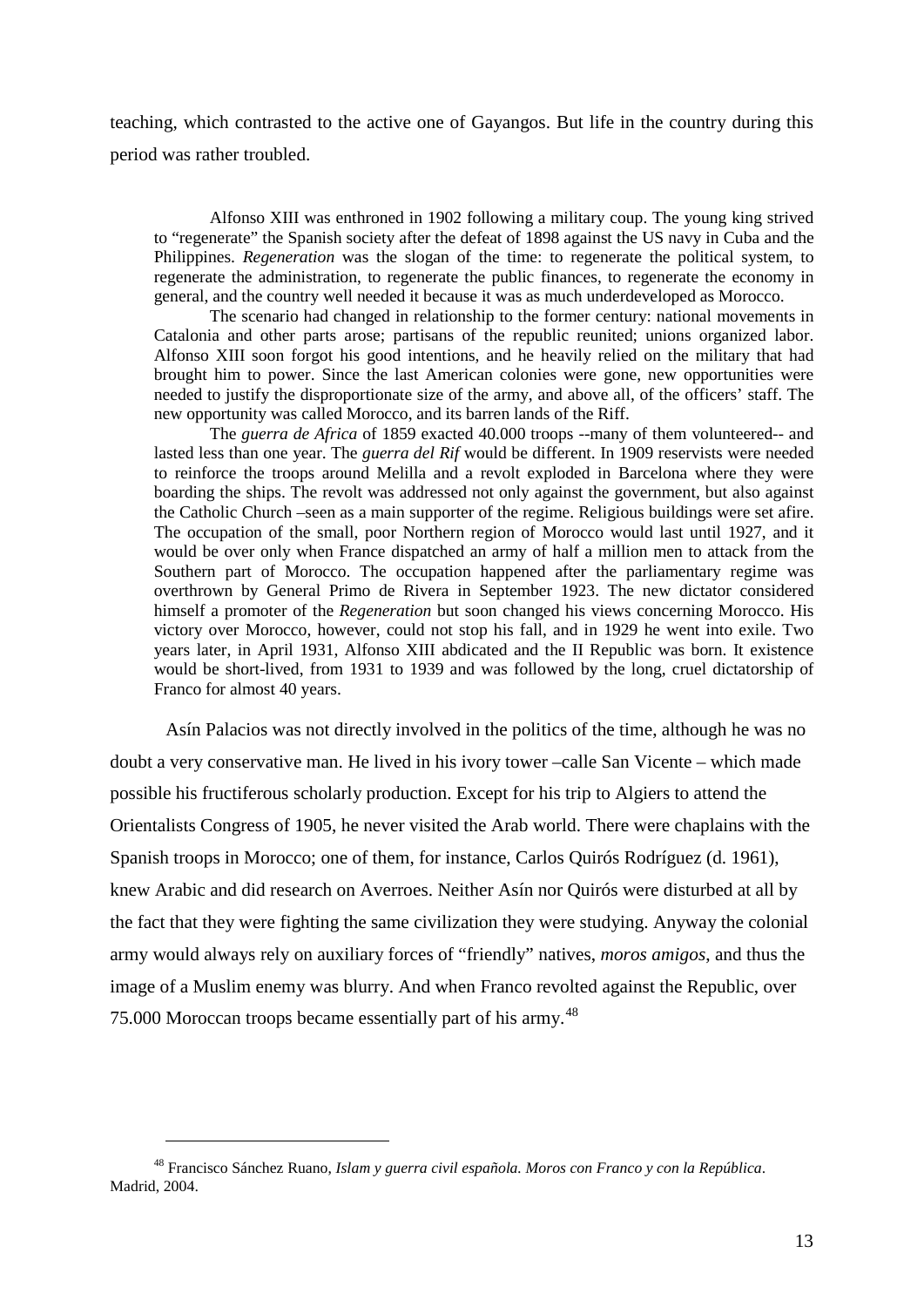Asín's doctoral dissertation dealt with **Abûment al** -Ghazâlî, the Muslim theologian and mystic. Menéndez Pelayo wrote the introduction to the printed version<sup>[49](#page-13-0)</sup> "with true patriotic satisfaction" and emphasized that the ancient Oriental philosophy, "and in particular that which flourished in Persia" explains the origins and development of "our philosophy". Menéndez Pelayo meant by "our philosophy" that which grew on the Peninsula, whether it be Hispano-Arabic, Hebrew or Christian. Menéndez Pelayo gave Asín's research its ideological foundation.

Asín continued his research on al-Ghazâlî, translating his main writings, or good amounts of the work, and accompanied them with introductions. So he did with the *Median in Belief,* [50](#page-13-1) with al-Ghazâlî's major work, *The Revival of the religious sciences[51](#page-13-2)*, and other texts. Asín followed the same procedure with other authors, including a theologian but not a Sufi, namely the Andalusian Ibn H $\Box$ azm (d.1064),<sup>[52](#page-13-3)</sup> and with the Sufi Ibn 'Arabî (d. 1240)<sup>53</sup>. His translations are accurate, and his painstaking work is admirable. His research extended also to Andalusian philosophers, to linguistic issues and some historical subjects but his main interest was related to religion and mysticism, and to the mutual influences of Islam and Christianity. Asín saw Christian origins in the Sufism of Ibn 'Arabî and al-Ghazâlî. The connecting points to Massignon are evident, although their views diverge.<sup>[54](#page-13-5)</sup> Massignon, who was in permanent contact with the people of the Orient, was reluctant to see only influences and believed in a common experience of Islamic and Christian mystics, on the contrary, Asín saw even "the golden strand of the *philosophia perennis*" in Ibn  $H\Box$  azm, who was a sharp critic of Christianity.

As for the Islamic influence in the Christian world let us turn to his *Traces of Islam,*  Huellas del Islam.<sup>[55](#page-13-6)</sup> Asín presented the Andalusian Islam carrying the "Classical and

<sup>49</sup> *Algazel, dogmática, ascética y mística,* con prólogo de Menéndez y Pelayo. Zaragoza: Comas, 1901.

<span id="page-13-1"></span><span id="page-13-0"></span><sup>50</sup> *El justo medio en la creencia, compendio de teología dogmática de Algazel*. Madrid: Instituto de Valencia de Don Juan, 1929.

<span id="page-13-2"></span><sup>51</sup> *La espiritualidad de Algazel y su sentido cristiano*, Madrid: Maestre, 1934, 1935,1936, 1941, 4 vols. Asín had summarized and interpreted the text in his doctoral dissertation.

<sup>52</sup> *Los caracteres y la conducta*. Madrid: Maestre, 1916.

<span id="page-13-3"></span>*Abenházam de Córdoba y su historia crítica de las ideas religiosas*. 5 vols. Madrid: Tipog. RABM, 1927, 1928, 1929, 1931, 1932, R Madrid: Turner, 1984.

<span id="page-13-4"></span><sup>53</sup> *El Islam cristianizado. Estudio del sufismo a través de las obras de Abenarabi de Murcia*. Madrid: Plutarco, 1931. Reprinted Madrid, 1981

<span id="page-13-6"></span><span id="page-13-5"></span><sup>54</sup> Míkel de Epalza, "Massignon et Asín Palacios : une longue amitié et deux approches différentes de l'Islam", in *L'Herne : Louis Massignon* 13(1970) 157-169.

<sup>55</sup> *Santo Tomás de Aquino, Turmeda, Pascal, San Juan de la Cruz*, Madrid: Espasa Calpe, 1941.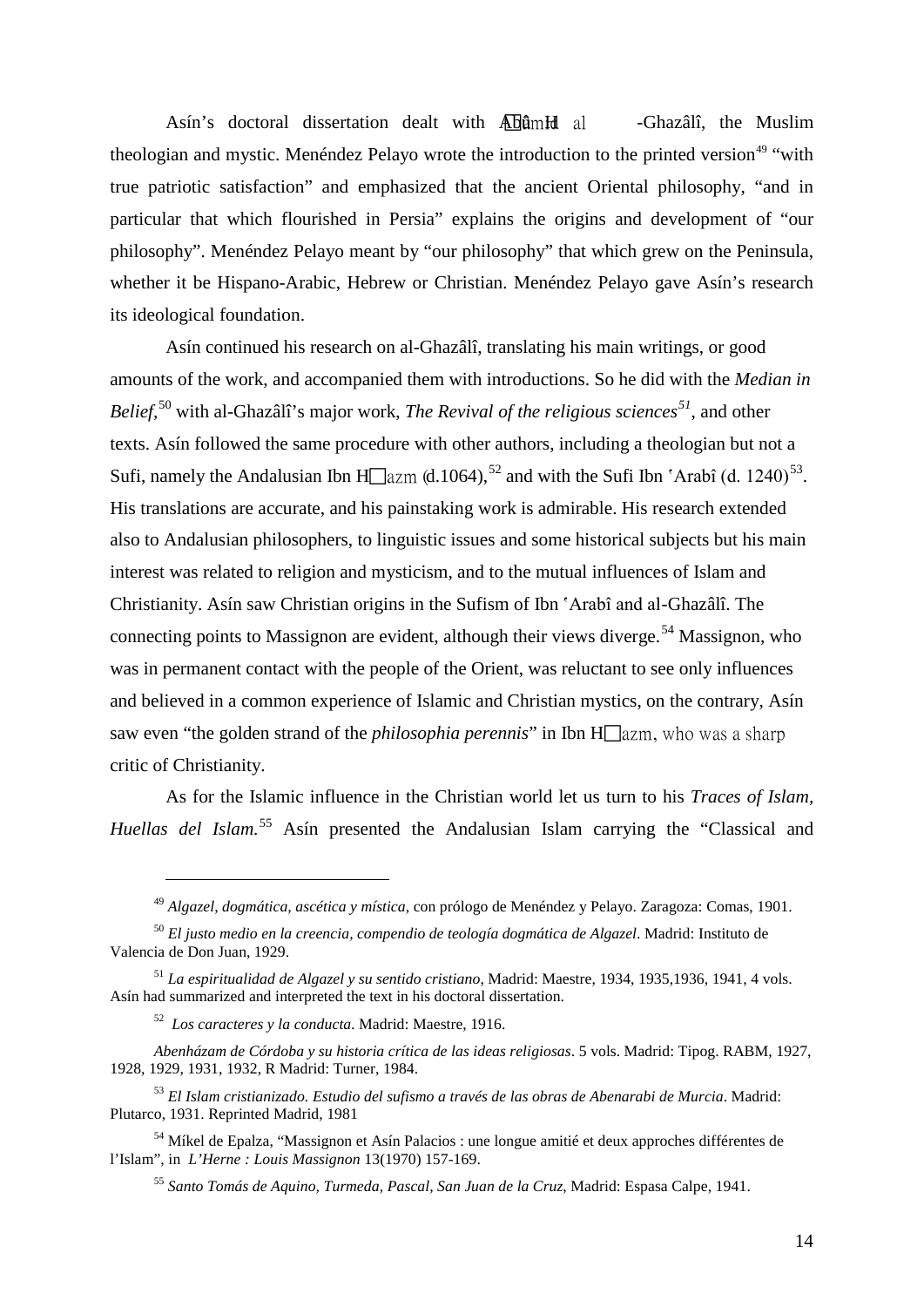Christian heritage" to Europe as well as enriching it, being convinced that "in the history of culture there is no discontinuity".

Asín Palacios raised international clamor in 1919, when he published *La escatología musulmana en la Divina Comedia* that was his inaugural address to the Royal Spanish Academy; it was translated into English as *Islam and the Divine Comedy.* [56](#page-14-0) Asín Palacios argued for Muslim influence in Dante's sketch of the travel to the Afterlife: Islam knows the legend of Muhammad's nocturnal travel, *Mi'râj*, and its Medieval Spanish translation is extant.<sup>[57](#page-14-1)</sup> The thesis remains controversial but, using Monroe's words, "Dante scholarship will be never the same after Asín".

Asín Palacios constructed his own world, where ideas flew without borders and united men and ages. Aquinas and Averroes coincided, for instance, and the Latin Averroists were simply wrong in their understanding of Averroes.<sup>[58](#page-14-2)</sup> The supremacy of the Indo-European by Renan was the supremacy of Christianity, but he was tolerant and recognized the contributions of Islam. He recognized a high degree of spirituality in Muslim ascetics and hermits and further he admitted in them true supernatural life even from a Christian standpoint. Asín explained the phenomenon because of the legacy Islam and other religions had inherited from Christianity, as Epalza pointed to.<sup>[59](#page-14-3)</sup>

Asín Palacios lived in his own world, the latest references of which dated to the Spanish Golden Age, and the external world was very different from that time. In 1940, half of Spain was oppressing the other half, and half of Europe oppressed its other half. Moreover, Franco led a Crusade and seized power with the decisive help of the followers of Muhammad. *Jihâd* and the Crusade converged. Asín Palacios descended into reality and made his own interpretation of the events in an article published that year: *Why did the Moroccan Muslims fight on our side.* [60](#page-14-4)

<span id="page-14-0"></span><sup>&</sup>lt;sup>56</sup> Translated and abridged by Harold Sunderland. Introduction by the Duke of Alba. London: Hazell, Watson and Viney, 1926.

<span id="page-14-1"></span><sup>57</sup> Enrico Cerulli, *Il "libro della Scala" e la questione delle fonti arabo-spagnole della Divina Commedia*, Città del Vaticano 1949. Another edition, *La escala de Mahoma, traducción del árabe al castellano, ordenada por Alfonso X el Sabio*, latín y francés. Edición, introducción y notas por José Muñoz Sendino. Madrid: Dirección General de Relaciones Culturales, 1949.

<span id="page-14-2"></span><sup>58</sup> "El averroísmo teológico de Sto. Tomás de Aquino" in *Homenaje a don Francisco Codera en su jubilación del profesorado*, (Zaragoza: Escar, 1904), pp. 271-331.

<sup>59</sup> "Algunos juicios teológicos de Asín Palacios sobre el Islam", *Pensamiento* 25 (1969) 145-182.

<span id="page-14-4"></span><span id="page-14-3"></span><sup>60</sup> "Por qué lucharon a nuestro lado los musulmanes marroquíes", Offprint of the *Boletín de la Universidad Central,* Madrid, 1940. 25 pp. Reedited in M. Asín Palacios, *Obras escogidas*.Vols. II – III, *De historia y filología árabe* (Madrid: CSIC, 1948), pp. 126-152.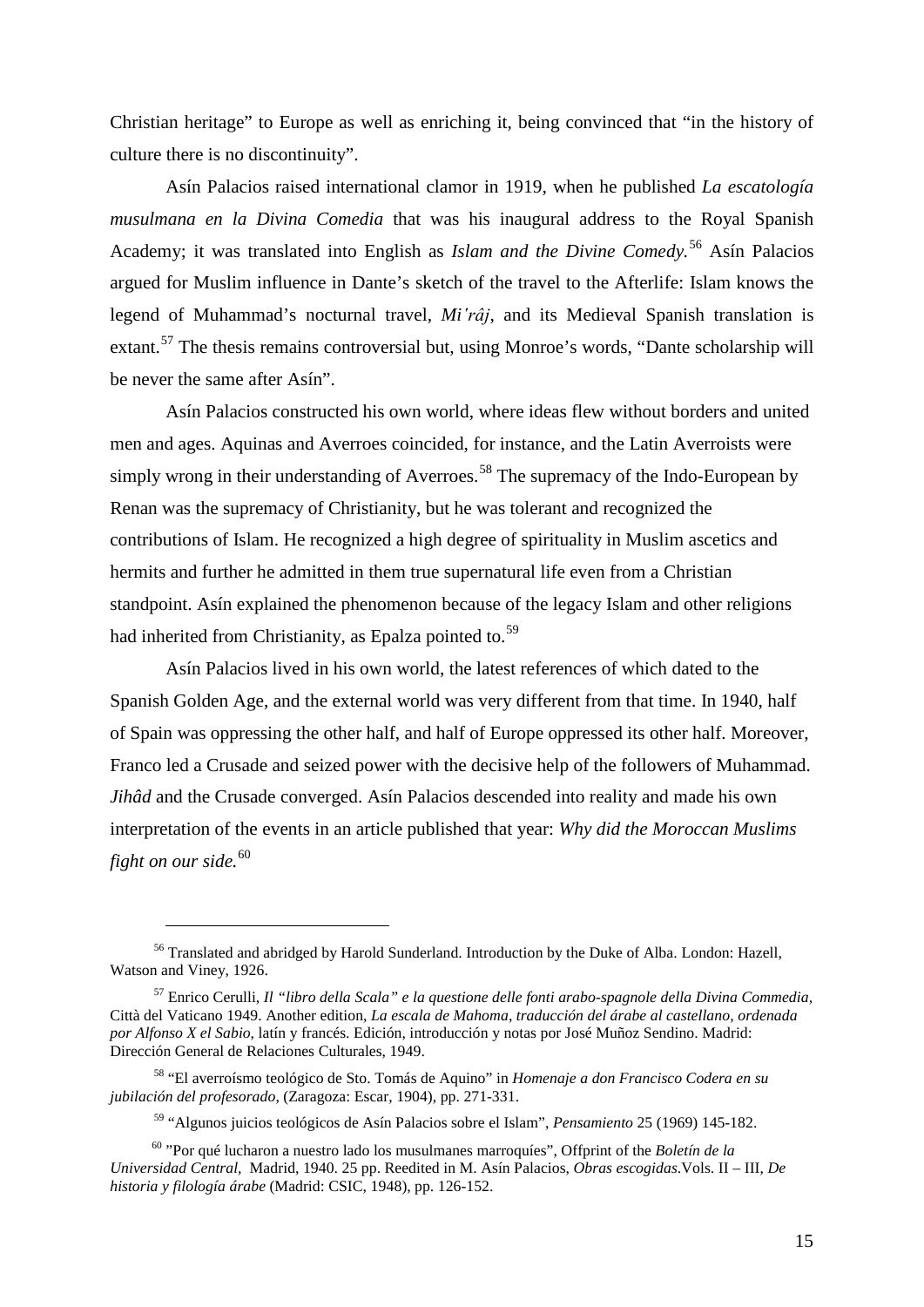Asín Palacios shares the astonishment of many observing how enthusiastic "the Muslim colonial hosts joined our Army and our Cause" despite the low pay they receive. The money does not justify risking their lives  $-A\sin$  goes on – nor political motivation does, because the main goal of any people living under the regime of Protectorate is to achieve its independence. He recognizes that an intensive and extensive propaganda movement toward independence was stirring the French Protectorate and states:

Nobody ignores that the high direction of the propaganda in all Islamic countries, either colonized or protected by European nations resides in the international Marxism, to be more precise, in Bolshevism...

The tentacles of the Bolshevist propaganda have got a hold on our Zone too, above all after the declaration of the Republic. We have observed with astonishment and vexation during the last years how congressmen and even ministers, Republican or Marxists, have contributed to such anti-Spanish propaganda with their words in political meetings or in the press as well as with their political influence from Madrid in favor of some Moroccan *revoltosos,* troublemakers in our Zone.

Nevertheless, the ideal striving for independence has not moved the masses in "our Zone" and some argue that the reason lies in the better treatment their inhabitants receive in contrast to those in the French Protectorate. Asín takes this fact into account, but does not consider it decisive in explaining their enthusiasm for joining in "our Cause"; they would stay away from the war. He observes that neither material interest nor striving for independence has been effective. He raises the question whether racial affinity of Spaniards and Moors explains the enthusiasm, but Asín denies and places cultural affinity above racial affinity. The cultural affinity binding Spaniards and Moors is the common defense of religion, family, property against Bolshevism.

At a first glance, religion divides Christians and Muslims, and Asín has to overcome this initial difficulty. He proceeds to dismantle the "centuries old prejudice" of the enmity between Christians and Muslims based on religious grounds. His argument reads first that religion is the most powerful element of cultural identity, and surely many fundamentalists today will agree with Asín. Second, that Islam is the same as Christianity since Islam:

Except for these two articles of the Catholic faith [Trinity and Incarnation] all its dogmatic and moral theology and a great deal of the liturgical ceremonies is, indeed, a more or less faithful tracing of the Jewish-Christian creed and liturgy (p. 5).

In a significant movement, Asín summarizes his former research on the interflow of Christian and Islamic doctrines and practices. He dares to soothe the sharp Muslim denial of the divinity of Jesus by adducing traditional Muslim narratives on the goodness of Jesus and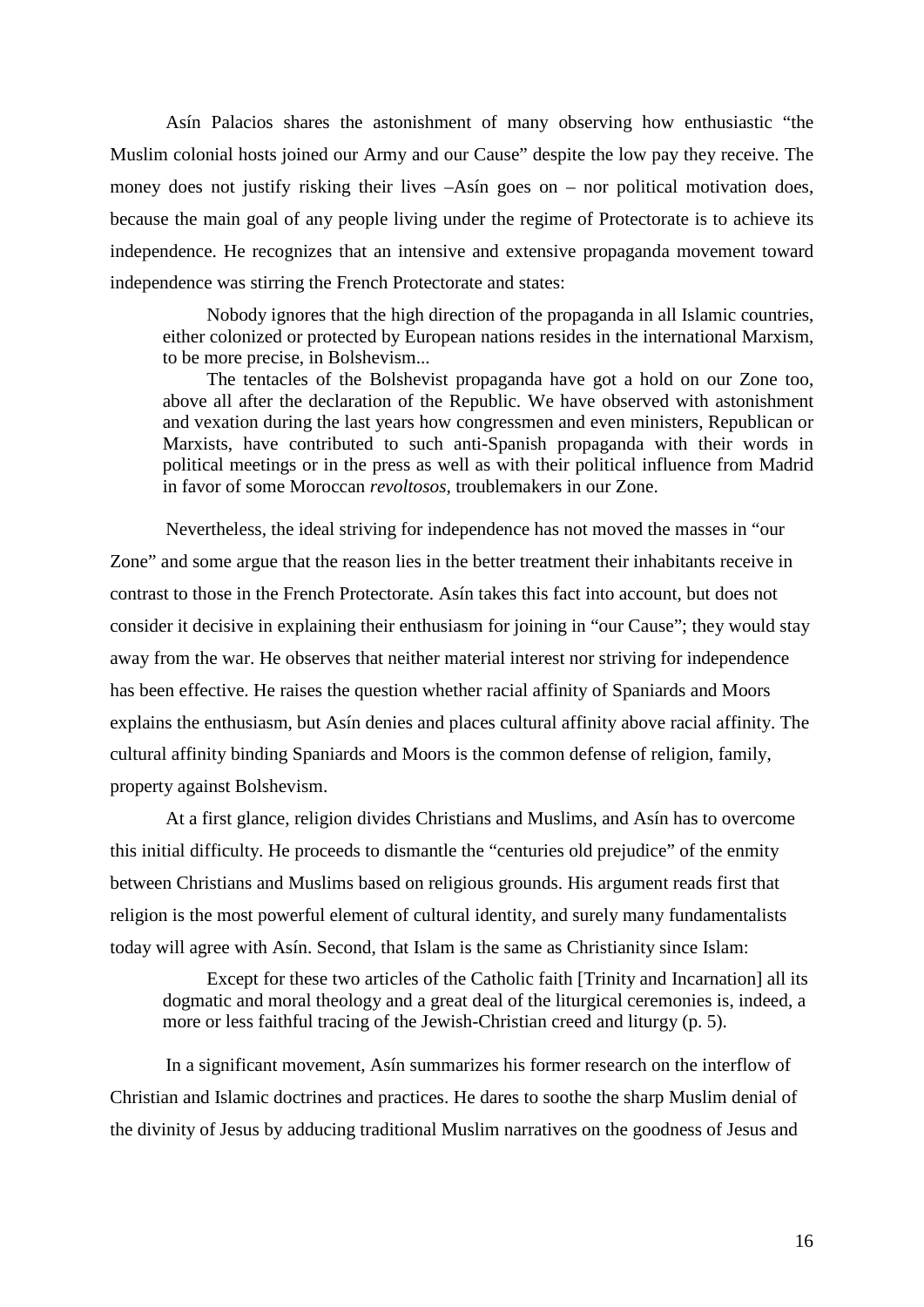Maria. For instance, he quotes Ibn 'Arabî as saying that his conversion to the ascetic life was prompted by "the inspiration and guidance of Jesus's Heart".

But neither the faith nor the liturgy is everything, maybe not even the most important part of religion. On the contrary, the positive effect caused by beliefs and ceremonies upon the moral character and upon the behavior is the standard that truly measures the cultural value of any religious system (p. 16).

Asín Palacios concludes his flawed reasoning saying that because of the Christian contents of the Muslim dogma the moral effects are alike in Christians and Muslims. And one gets the point: Therefore good people fight evil people and only Catholics can be good people, if Muslims are good it is because they are Catholics in an unconscious way. The remark should be added that Asín was not the only one to offer a religious interpretation of the large Moroccan contribution to a war which was called *jihâd* when suitable. [61](#page-16-0) And María Rosa de Madariaga, in her field research, gathered direct evidence of how the tribal leaders recruited troops calling on the Muslim duty to fight the unbelievers.<sup>[62](#page-16-1)</sup>

To sum up, Asín's thesis is very simple: Christians and Muslims, i.e., traditional Spaniards and Moroccans, are true believers; they believe in God and in Spain. The leaflet, as representative of his profound beliefs should not, however, overshadow his impressive, longtermed hard work from which we still benefit.

Moreover, Asín's knowledge of the living Orient was second hand; maybe he followed some Arabic press from the East, but his interest remained in the middle Ages, and his *Chrestomatía* may illustrate my affirmation. Edward Said insisted that the effects of De Sacy's *Chrestomathy* upon the West, insofar as the selection of the texts was a personal way of defining the Orient in an apparently objective way. For decades Spanish students started learning Arabic with the *Crestomatía* which Asín published in 1939.<sup>[63](#page-16-2)</sup> In the introduction, Asín limits its purpose to the teaching of Arabic to students of Medieval Spanish history so that many texts are of historical content. Others are religious, and others are taken from belletristic collections. The first extract, and therefore the most read, is the story of a pair of

<sup>61</sup> Sánchez Ruano, *Islam y guerra civil*, pp. 230-233

<span id="page-16-1"></span><span id="page-16-0"></span><sup>62</sup> "La guerra colonial llevada a España. Las tropas marroquíes en el ejército franquista", in J.A. González Alcantud et. al. (eds.), *Marroquíes en la guerra civil española. Campos equívocos* (Rubí: Anthropos, 2003), pp. 58-94.

<span id="page-16-2"></span><sup>63</sup> *Crestomatía de árabe literal con glosario y elementos de gramática*. Madrid: Imp. Fernández, 1939, reprinted. Publicaciones de las Escuelas de Estudios Árabes de Madrid y Granada.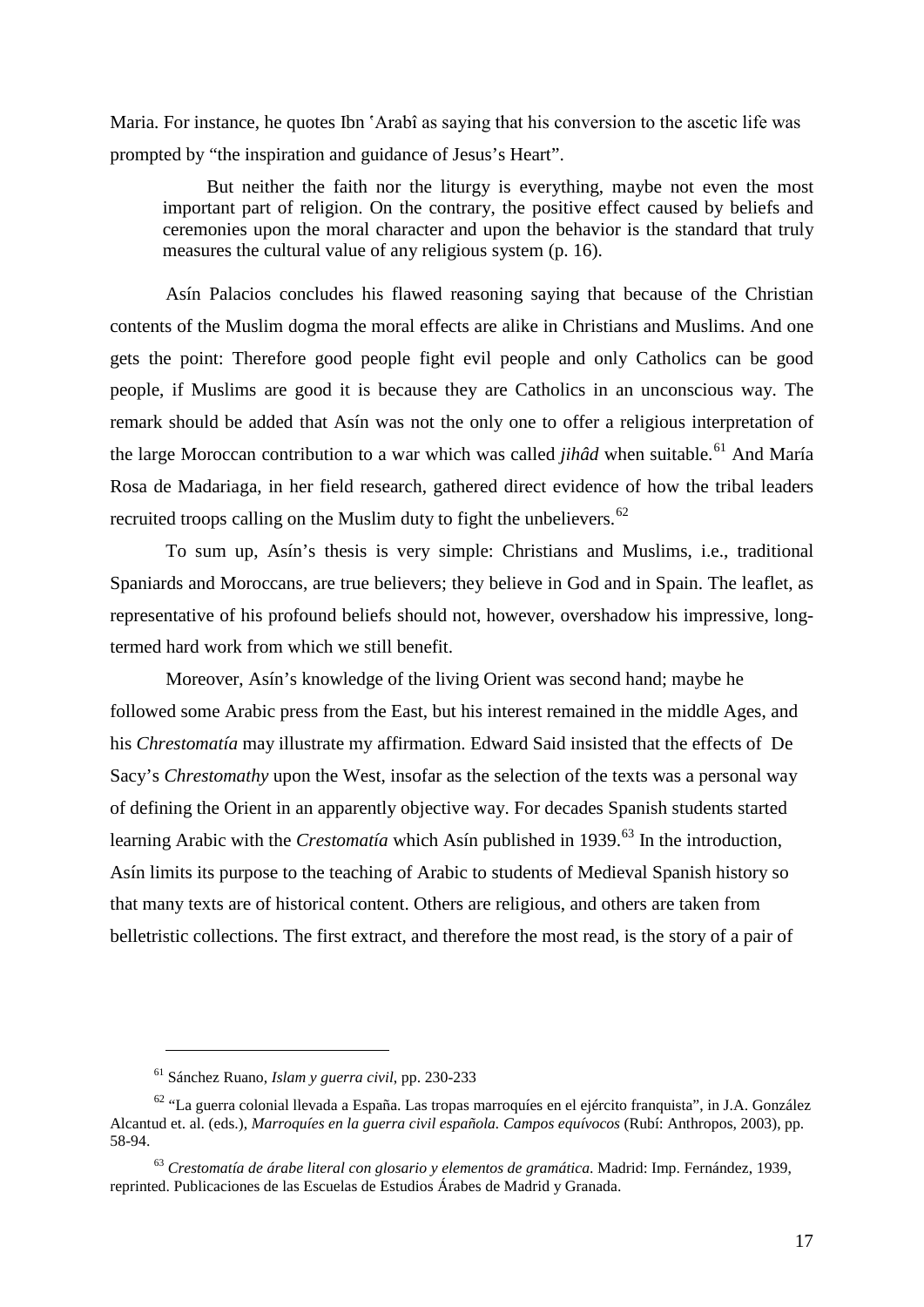slippers extracted from the *Majânî al-adab* compiled by the Lebanese Jesuit Louis Cheikho  $(1859-1927).<sup>64</sup>$  $(1859-1927).<sup>64</sup>$  $(1859-1927).<sup>64</sup>$ 

A man named Abû l-Qâsim was so greedy that he had on the same slippers for seven years. He had repaired them so many times that they were so heavy that they became a proverb. Once he was in the Turkish bath and his friends strongly reproached him for his greed. When he went out to dress again, he saw a new pair of slippers besides his old ones and thought that someone had given them to him out of generosity. He put them on and left the old ones there. In fact they were de qadi's slippers and Abû l-Qâsim was soon arrested and fined. He was angry at his slippers and tried to get rid of them, which became not only an impossible task, but ruined him.

The story has its moral teaching: that greed eventually leads to poverty, and is a typical example of medieval *adab* literature. These stories may be interpreted as mirroring the exoticism that attracted the European eyes, but we should not forget that they were read by Arab children in those years at school too. And by no means do these samples make the bulk of Asín's *Crestomatía* that remains illustrative of the written production in al-Andalus.

# **Emilio García Gómez**

The case may be different with his disciple, don Emilio García Gómez (1905-1995).<sup>[65](#page-17-1)</sup> He was one of the first Arabists who spent some time in the Orient. He lived in Cairo from 1927 to 1929 thanks to a fellowship and there he made the acquaintance of Egyptian scholars and literates, whose friendship he always cultivated. García Gómez composed his own anthology<sup>[66](#page-17-2)</sup> in 1943 and in the foreword he explained his ambitious purpose as follows:

I have chosen some texts of easy style, entertaining, with so few references and proper names as possible, which reveal the more profound and deepest-rooted characteristics of Muslim life and culture (p. viii).

Many texts are *adab*, medieval belles-lettres and seek to be entertaining. According to García Gómez, the main and essential part of the anthology is made of 18 tales taken from the *Mukhtas ar Rawd arayâh in fî manâqib as -s -salih* 7*în*by `Abdallâh al-Yafi`î (1132-

<sup>64</sup> 6 vols. (Beirut, 1884), vol. 4, pp. 232-234.

<span id="page-17-1"></span><span id="page-17-0"></span> $65$  On the occasion of his death on May 31, 1995, numerous biographies were published. Gamal Abdel Karim and the University of Cairo organized a colloquium in his honor, and the published proceedings contain various articles on García Gómez: *Ponencias. IV Congreso Internacional de Civilización Andalusí. Homenaje al ilustre arabista D. Emilio García Gómez. 3-5 marzo 1998.* El Cairo: Universidad, 1998.

<span id="page-17-2"></span><sup>66</sup> *Antología árabe para principiantes*. Textos árabes sin vocalizar, seleccionados y editados con un glosario. Madrid: Espasa Calpe, 1943, reprinted.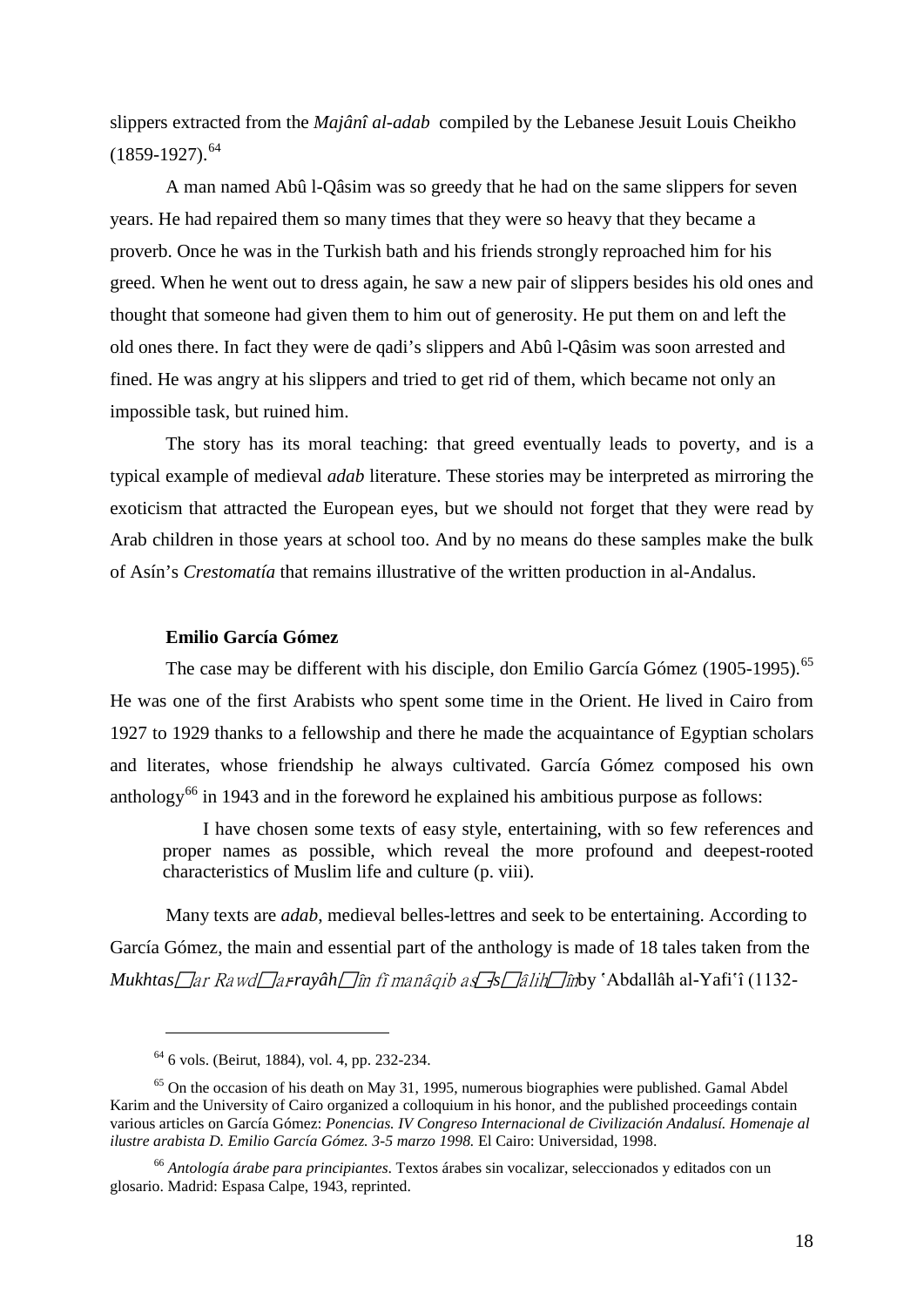1207).<sup>[67](#page-18-0)</sup> They are tales of pious men,  $s/dlih\Box\hat{n}$ , and marvelous events. May I chose tale number 13, "The miraculous flour". The wife gave an ascetic two dirhams to buy flour at the market. The ascetic saw a slave weeping because he had lost the two dirhams that his owner had given to him in order to buy something. The ascetic gave him the two dirhams that his wife had put in his hand and went to the mosque. He spent there most of the day and went back to the market on his way home. A friendly carpenter gave him sawdust to heat the house and miracle! The sawdust was transformed into delicious flour.

García Gómez was faithfully following the steps of the pious Asín Palacios. He did so in the aftermath of the so-called Civil War, when people were starving and flour was a mixture of wheat meal and unrecognizable stuff. The selected tale was similar to those tales Christian authors were writing at the time about Christian saints,<sup>[68](#page-18-1)</sup> and its ideology too.

When Edward Said claimed that the Spanish Orientalism is an exception because Islam is constitutive part of the Spanish identity, he did not have a close look at it. Spanish Orientalism has been mainly Arabism and has focused on the medieval period of Spanish history. How true the fact is, we should be careful with its ideological implications.

First of all, Said's affirmation that Orientalism provided Colonialism with the "enormously systematic discipline by which European culture was able to manage –and even produce—the Orient" (*Orientalism,* p. 3) remains disputable, and so in the Spanish case; by the way, Said ignores completely all those Orientalists who opposed Colonialism.<sup>[69](#page-18-2)</sup> And second, for Spain, the situation of the country made Imperialism wishful thinking. The condition of the Spanish land day laborers was as bad as that of their Moroccan counterparts, and should they leave their own country, the poor and small part of the Moroccan protectorate was not the place where they need for land could be satisfied.

Nevertheless, there was an ideological projection of Orientalism, or Arabism, in Spanish scholarship that in my view had very serious consequences and it consisted of

<span id="page-18-0"></span><sup>&</sup>lt;sup>67</sup> Printed on the margins of Ah $\Box$ mad ibn Muh $\Box$ ammad Tha'libî, (d. 1035): *Qis* $\Box$ as $\Box$ al-anbiyâ': al*musammà bi-al-'Arâ'is.* Wa-bi-h□âmishihi kitâb*Rawd□ al<sup>-</sup>Rayâh□în fî hikâyat as<sup>-</sup>s□âlih□în* li-l-'allâmah al-Yâfi'î. García Gómez used the edition Cairo 1348/1929.

Italian translation by V. Vacca, *Il giardino dei fiori odorosi*, Marsilio, 1993.

<span id="page-18-1"></span><sup>68</sup> The genre of the *Flos sanctorum* is well known. For the period in which García Gómez composed his anthology, may I quote: Fr. Justo Pérez de Urbel, *Año cristiano*, Burgos: Aldecoa, 1933.

<span id="page-18-2"></span><sup>69</sup> Robert Irwin mentions Claude Cahen, Maxime Rodinson or Jacques Berque among them in *Dangerous Knowledge : Orientalism and its Discontents*, Woodstock, NY : Overlook Press, 2006.